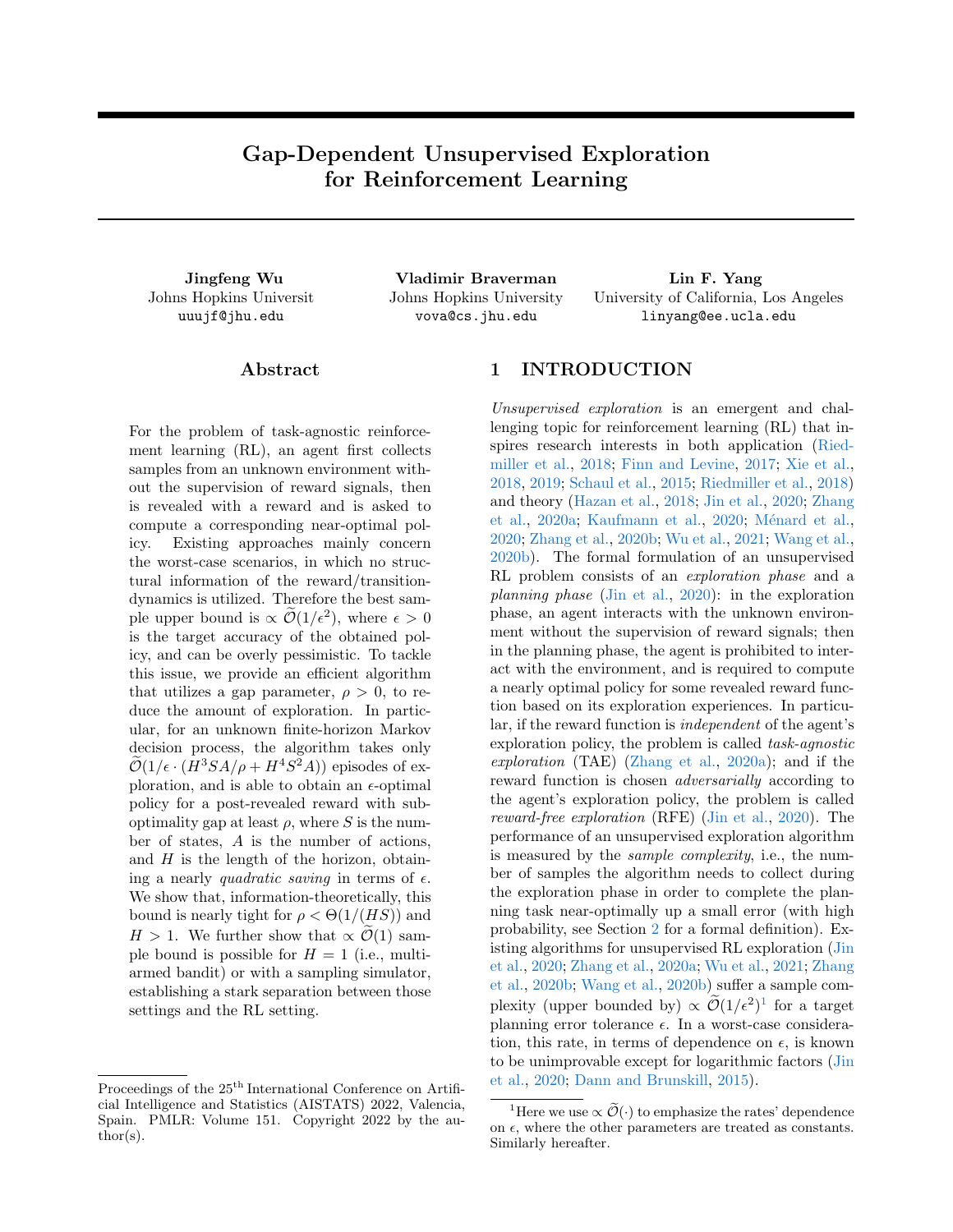However, the above worst-case sample bounds can be overly pessimistic in practical scenarios, since the planning task is often known to be a benign instance, even though the exploration phase is conducted under no supervision from rewards. In particular, the reward function revealed in the planning phase could induce a constant minimum nonzero sub-optimality gap (or simply gap, that is the minimum gap between the best action and the second best action in the optimal Q-value function, and is defined formally in Section [2\)](#page-2-0) [\(Tewari and Bartlett,](#page-9-7) [2007;](#page-9-7) [Ortner and Auer,](#page-9-8) [2007;](#page-9-8) [Ok et al.,](#page-9-9) [2018\)](#page-9-9) such that the planning task is essentially an "easy" one [\(Simchowitz and Jamieson,](#page-9-10) [2019\)](#page-9-10). More importantly, a reward-agnostic gap parameter, e.g., an uniform lower bound on the gaps of possibly revealed reward functions, could be available to facilitate the exploration process. See following for an example.

An Example. Let us consider training an agent for Go-Game (vs. an unknown player), where the winning rule could be either the Chinese rule, the Japanese rule or the Korean rule. The agent will be rewarded 1 for winning and 0 for losing, and its goal is to explore without knowing the winning condition and to provide a solution to one/any of these rules specified afterward. Note that all these winning conditions have an uniform, constant gap lower bound ( $\approx 1$ , assuming that the opponent plays nearly deterministically). Note that this RL problem is still unsupervised as the winning condition is unknown during exploration; but the uniform gap lower bound could potentially be exploited to accelerate exploration.

Open Problem. In the supervised RL setting where the reward signals are available, a constant gap significantly improves the sample complexity bounds, e.g., from  $\propto \mathcal{O}(1/\epsilon^2)$  to  $\propto \mathcal{O}(1)$  [\(Jaksch et al.,](#page-9-11) [2010;](#page-9-11) [Sim](#page-9-10)[chowitz and Jamieson,](#page-9-10) [2019;](#page-9-10) [Yang et al.,](#page-10-6) [2020;](#page-10-6) [He](#page-9-12) [et al.,](#page-9-12) [2020;](#page-9-12) [Xu et al.,](#page-10-7) [2021\)](#page-10-7). However, the following question remains open for unsupervised RL:

### Can unsupervised RL problems be solved faster when provided with a reward-agnostic gap parameter?

A Case Study on Multi-Armed Bandit. To gain more intuition, let us take a quick look at the (gap-dependent) unsupervised exploration problem for multi-armed bandit (MAB). In the worst-case setup, there is a minimax lower bound  $\propto \Omega(1/\epsilon^2)$  for unsupervised exploration on an MAB instance [\(Mannor](#page-9-13) [and Tsitsiklis,](#page-9-13) [2004\)](#page-9-13), where  $\epsilon$  is a small tolerance for the planning error. On the other hand, if the MAB instance has a constant gap, a rather simple uniform exploration strategy achieves  $\propto \mathcal{O}(1)$  sample complexity upper bound (see, e.g., Theorem 33.1 in [\(Lattimore](#page-9-14) and Szepesvári,  $2020$ ), or Appendix [D\)](#page-21-0). This example provides positive evidence that a constant gap parameter could accelerate unsupervised RL, too.

Our Contributions. In this paper, we study the gap-dependent task-agnostic exploration (gap-TAE) problem on a finite-horizon Markov decision process (MDP) with S states, A actions and  $H > 2$  decision steps per episode. We consider a variant of upperconfidence-bound (UCB) algorithm that explores the unknown environment through a greedy policy that minimizes the cumulative exploration bonus [\(Zhang](#page-10-2) [et al.,](#page-10-2) [2020a;](#page-10-2) [Wang et al.,](#page-10-5) [2020b;](#page-10-5) [Wu et al.,](#page-10-4) [2021\)](#page-10-4); our exploration bonus is of UCB-type, but is clipped according to the gap parameter. Theoretically, we show that  $\mathcal{O}(H^3SA/(\rho\epsilon) + H^4S^2A/\epsilon)$  number of trajectories is sufficient for the proposed algorithm to plan  $\epsilon$ -optimally for a task with a gap parameter  $\rho$ , where  $\epsilon > 0$  is the planning error parameter. This fast rate  $\propto \mathcal{O}(1/\epsilon)$  improves the existing, pessimistic rates  $\propto \mathcal{O}(1/\epsilon^2)$  [\(Zhang et al.,](#page-10-2) [2020a;](#page-10-2) [Wang et al.,](#page-10-5) [2020b;](#page-10-5) [Wu et al.,](#page-10-4) [2021\)](#page-10-4) significantly when  $\epsilon \ll \rho$ . Furthermore, we provide an information-theoretic lower bound,  $\Omega(H^2SA/(\rho\epsilon))$ , on the number of trajectories required to solve the problem of gap-TAE on MDPs with  $H \geq 2$ . This indicates that, for gap-TAE on MDP with  $H \geq 2$ , the  $\propto \mathcal{O}(1/\epsilon)$  rate achieved by our algorithm is nearly the best possible. These results naturally extend to other unsupervised RL settings.

Interestingly, our results imply that RL is statistically harder than MAB in the setting of gap-dependent unsupervised exploration. In particular, a finite-horizon MDP with  $H = 1$  reduces to an MAB problem, where it is known that  $\propto \mathcal{O}(1)$  samples are sufficient for solving gap-TAE; however when  $H \geq 2$  which corresponds to the general RL setting, our results show that at least  $\propto \Omega(1/\epsilon)$  amount of samples are required for solving gap-TAE. This is against an emerging wisdom from the supervised RL theory, that RL  $(H > 2)$  is statistically as easy as learning MAB  $(H = 1)$  when the H factor is normalized, ignoring logarithmic factors [\(Jiang](#page-9-15) [and Agarwal,](#page-9-15) [2018;](#page-9-15) [Wang et al.,](#page-9-16) [2020a;](#page-9-16) [Zhang et al.,](#page-10-8) [2020c\)](#page-10-8).

**Notations.** For two functions  $f(x) \ge 0$  and  $g(x) \ge 0$ defined for  $x \in [0,\infty)$ , we write  $f(x) \leq g(x)$  if  $f(x) \leq c \cdot g(x)$  for some absolute constant  $c > 0$ ; we write  $f(x) \geq g(x)$  if  $g(x) \leq f(x)$ ; and we write  $f(x) \approx g(x)$  if  $f(x) \lesssim g(x) \lesssim f(x)$ . Moreover, we write  $f(x) = \mathcal{O}(g(x))$  if  $\lim_{x\to\infty} f(x)/g(x) < c$  for some absolute constant  $c > 0$ ; we write  $f(x) = \Omega(g(x))$ if  $g(x) = \mathcal{O}(f(x))$ ; and we write  $f(x) = \Theta(g(x))$ if  $f(x) = \mathcal{O}(g(x))$  and  $g(x) = \mathcal{O}(f(x))$ . To hide the logarithmic factors, we write  $f(x) = \mathcal{O}(g(x))$ if  $f(x) = \mathcal{O}(g(x) \log^d x)$  for some absolute constant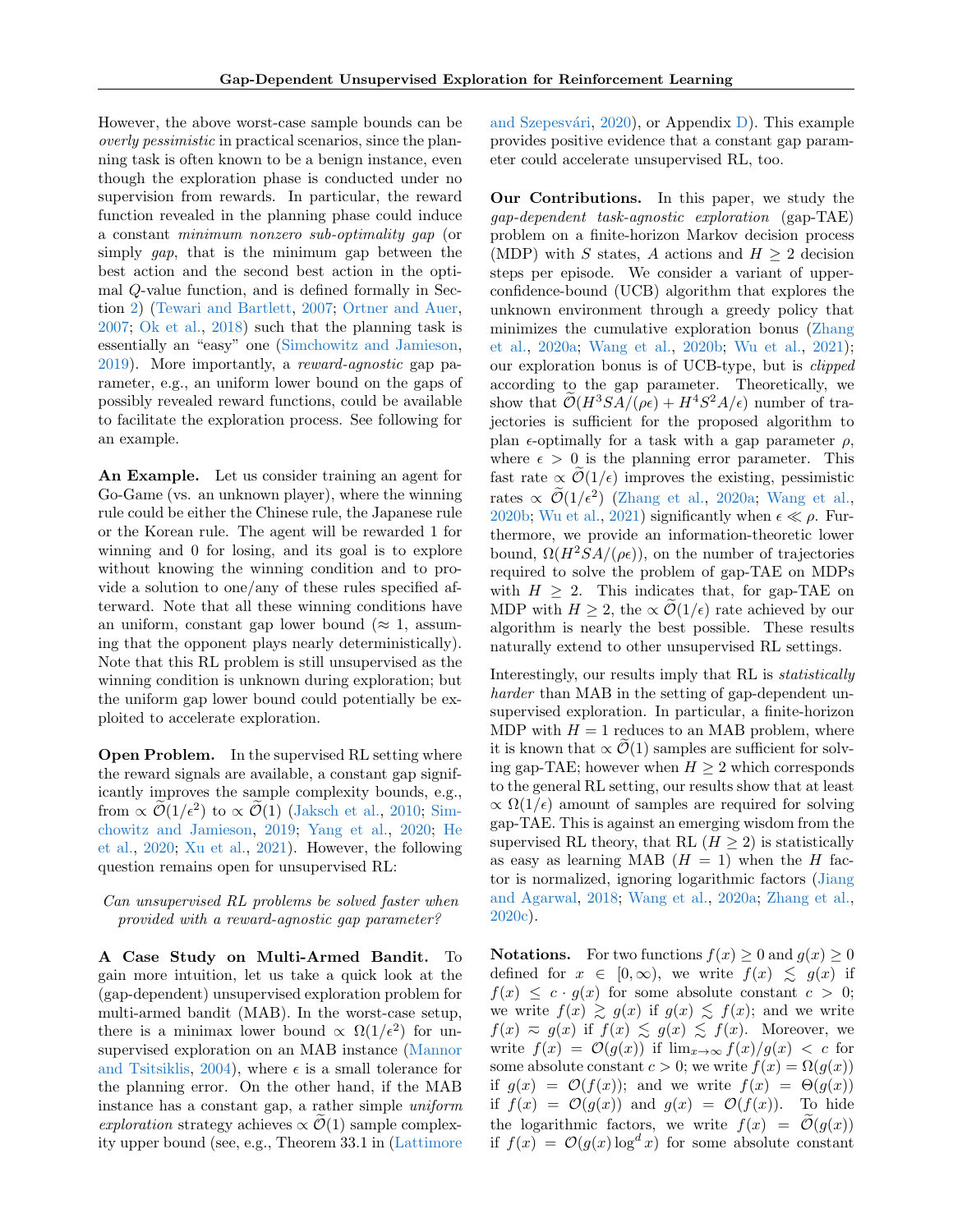$d > 0$ . For  $a, b \in \mathbb{R}$ , we write  $a \wedge b := \min\{a, b\}$  and  $a \vee b := \max\{a, b\}.$  For a positive integer H, we define  $[H] := \{1, 2, \ldots, H\}.$ 

#### <span id="page-2-0"></span>2 PROBLEM SETUP

Finite-Horizon MDP. We focus on *finite-horizon* Markov decision process (MDP), which is specified by a tuple,  $(S, \mathcal{A}, H, \mathbb{P}, x_1, r)$ . S is a finite state set where  $|S| = S$ . A is a finite *action* set where  $|A| = A$ . H is the length of the horizon.  $\mathbb{P}: \mathcal{S} \times \mathcal{A} \to [0,1]^{\mathcal{S}}$  is an unknown, stationary transition probability. Without lose of generality, we assume the MDP has fixed initial state  $x_1^2$  $x_1^2$ . For simplicity we only consider *determinis*-tic and bounded reward function<sup>[3](#page-2-2)</sup>, which is denoted by  $r = \{r_1, \ldots, r_H\}$  where  $r_h : \mathcal{S} \times \mathcal{A} \rightarrow [0, 1]$  is the reward function at the  $h$ -th step. A *policy* is represented by  $\pi := {\lbrace \pi_1, \ldots, \pi_H \rbrace}$ , where each  $\pi_h : S \to [0, 1]^{\mathcal{A}}$  is a potentially random policy at the h-th step. For a policy  $\pi$ , the Q-value function and the value function are defined as

$$
Q_h^{\pi}(x, a) := \mathbb{E}_{\pi, \mathbb{P}} \left[ \sum_{t \ge h} r_t(x_t, a_t) \middle| x_h = x, a_h = a \right],
$$
  

$$
V_h^{\pi}(x) := Q_h^{\pi}(x, \pi_h(x)),
$$

where the trajectory is given by  $x_t \sim \mathbb{P}(\cdot | x_{t-1}, a_{t-1})$ and  $a_t \sim \pi_t(x_t)$  for  $t > h$ . The following well-known Bellman equation is worth mentioning:

$$
Q_h^{\pi}(x, a) = r_h(x, a) + \mathbb{E}_{y \sim \mathbb{P}(\cdot | x, a)} V_{h+1}^{\pi}(y).
$$

 $\pi^* \in \arg \max_{\pi} V_1^{\pi}(x_1)$  is an optimal policy, and its induced optimal Q-value function and the optimal value function are denoted by  $Q_h^*(x, a) := Q_h^{\pi^*}(x, a)$  and  $V_h^*(x) := V_h^{\pi^*}(x)$ , respectively.

Sub-Optimality Gap. Given an MDP, the stagedependent state-action sub-optimality gap (see, e.g., [Simchowitz and Jamieson](#page-9-10) [\(2019\)](#page-9-10)) is defined as

$$
\text{gap}_h(x, a) := V_h^*(x) - Q_h^*(x, a) \ge 0.
$$

Clearly,  $\text{gap}_h(x, a) = 0$  if and only if a is an optimal action at state  $x$  and at the  $h$ -th decision step. Intuitively, when  $\text{gap}_h(x, a) > 0$ ,  $\text{gap}_h(x, a)$  characterizes the difficulty to distinguish the sub-optimal action  $a$ from the optimal actions at state  $x$  and at the  $h$ -th step; and the larger  $\text{gap}_h(x, a)$  is, the easier should

it be distinguishing a from the optimal actions. The minimum sub-optimality gap is then defined as

<span id="page-2-6"></span>
$$
gap_{\min} := \min_{h,x,a} \{ gap_h(x,a) : gap_h(x,a) > 0 \}. (2.1)
$$

Intuitively, an MDP with a constant  $\text{gap}_{\text{min}}$  is easy to learn since constant number of visitations to an state-action pair suffices to distinguish whether it is optimal [\(Simchowitz and Jamieson,](#page-9-10) [2019\)](#page-9-10).

Task-Agnostic Exploration. The problem of taskagnostic exploration (TAE) [\(Zhang et al.,](#page-10-2) [2020a\)](#page-10-2) involves an MDP environment  $(S, \mathcal{A}, H, P, x_1)$  and a set of reward functions

$$
\mathcal{R} \subset \{r : [H] \times \mathcal{S} \times \mathcal{A} \to [0,1]\}
$$

that could possibly contain infinitely many reward functions. An agent first decides exploration policies to collect  $K$  trajectories from the environment, in which process reward feedback is not observable. Then an *oblivious* chooses a reward function  $r$  from the candidate set  $R$  and reveals it to the agent <sup>[4](#page-2-3)</sup>, i.e.,  $r \in \mathcal{R}$  is selected *independently* from the agent's exploration policy. Then the agent needs to compute an  $(\epsilon, \delta)$ -probably-approximately-correct (PAC) policy  $\pi$  under the reward function r, which means:

<span id="page-2-5"></span>for an oblivious<sup>5</sup> r, 
$$
\mathbb{P}\{V_1^*(x_1) - V_1^{\pi}(x_1) > \epsilon\} < \delta,
$$
 (2.2)

where the probability is over the randomness of trajectory collecting in the exploration phase. The sample complexity is measured by the number of trajectories K that the agent needs to collect in the exploration phase to guarantee being  $(\epsilon, \delta)$ -PAC in planning phase.

Here are a few remarks on the TAE setting. Firstly, note that the reward function  $r$  in TAE is oblivious and is not adversarial to the agent's exploration policy. Due to this non-adversarial nature, TAE can be achieved with a sample complexity  $\propto \mathcal{O}(S)$  [\(Zhang](#page-10-2) [et al.,](#page-10-2) [2020a;](#page-10-2) [Wu et al.,](#page-10-4) [2021\)](#page-10-4), which is much cheaper than that required to estimate the transition kernel accurately ( $\propto \mathcal{O}(S^2)$ , the error is measured by total variation distance). On the other hand, if the reward

<span id="page-2-1"></span><sup>2</sup>We may as well consider MDPs with an external initial state  $x_0$  with zero reward for all actions, and a transition  $\mathbb{P}_0(\cdot \mid x_0, a) = \mathbb{P}_0(\cdot)$  for all action a, which is equivalent to our setting by letting the horizon length  $H$  be  $H + 1$ .

<span id="page-2-2"></span><sup>&</sup>lt;sup>3</sup>For the sake of presentation, we focus on bounded deterministic reward functions in this work. The techniques can be readily extended to stochastic reward settings and the obtained bounds will match our presented ones.

<span id="page-2-3"></span> ${}^{4}$ In [Zhang et al.](#page-10-3) [\(2020b\)](#page-10-3), N reward functions are selected during planning and only bandit signals are available. For the sake of presentation, we assume there is only 1 reward function and the agent is provided with the fullinformation of the reward function in the planning phase. Our results and techniques are ready to be extended to setting of [Zhang et al.](#page-10-3) [\(2020b\)](#page-10-3) in a standard manner.

<span id="page-2-4"></span><sup>&</sup>lt;sup>5</sup>An oblivious reward means the reward is chosen independent of the agent's exploration policy, or equivalently, the reward is chosen prior to the beginning of the exploration phase. For example, a reward chosen uniformly at random from  $R$  is oblivious.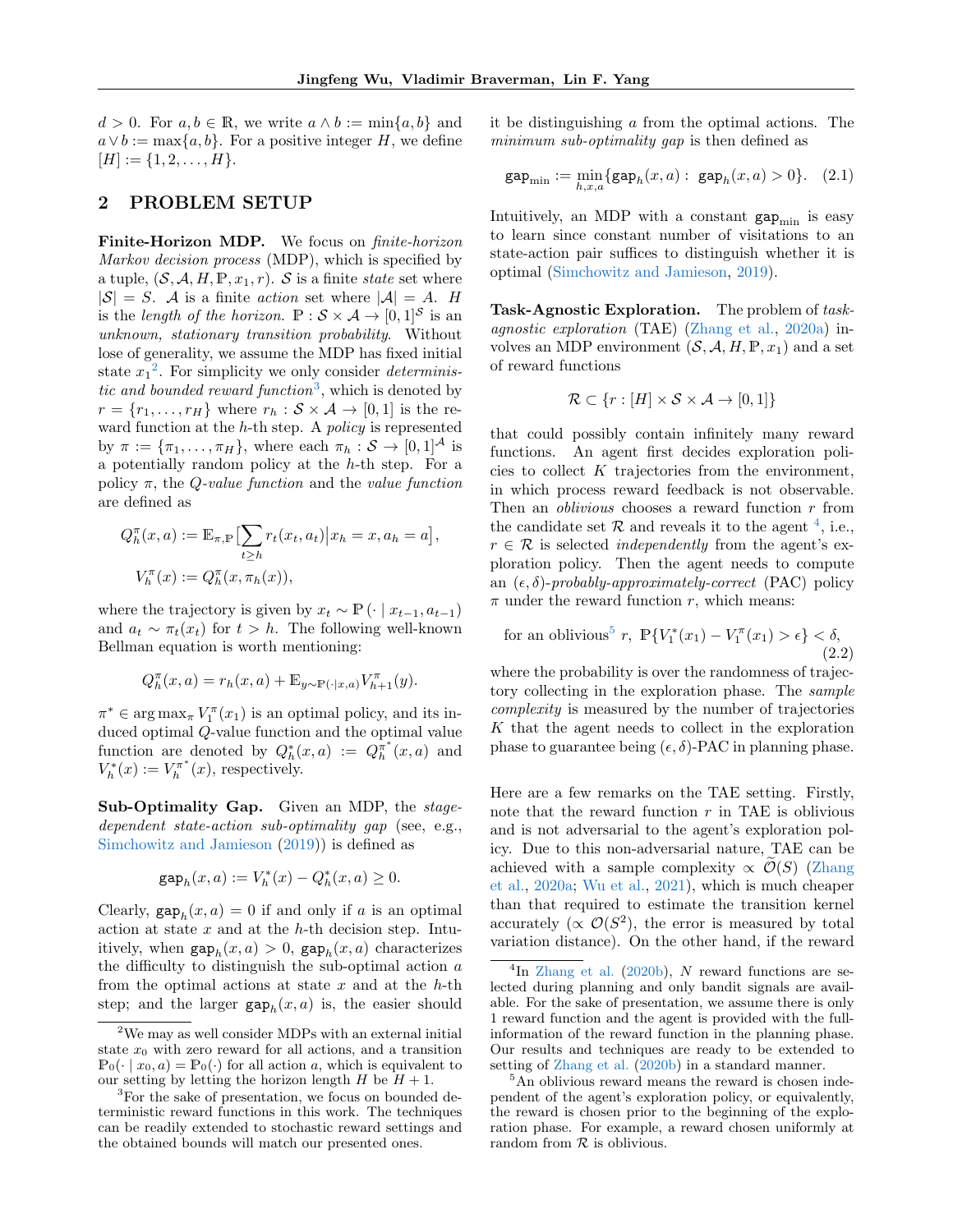function is allowed to be chosen *adversarially* against the agent's exploration policy, the problem is known as reward-free exploration (RFE) [\(Jin et al.,](#page-9-4) [2020\)](#page-9-4); the counter part of condition [\(2.2\)](#page-2-5) in RFE reads:

for any 
$$
r \in \mathcal{R}
$$
,  $\mathbb{P}\left\{V_1^*(x_1) - V_1^{\pi}(x_1) > \epsilon\right\} < \delta$ ,

where the probability is over the randomness of trajectory collecting in the exploration phase. Due to the adversarial nature, a RFE algorithm must estimate the environment with high precision, and a  $\propto \mathcal{O}(S^2)$ sample complexity is unavoidable [\(Jin et al.,](#page-9-4) [2020\)](#page-9-4). In the following paper we will focus on the TAE setting to show a more sample-efficient algorithm for benign TAE problems. Nonetheless, our algorithm naturally extends to other unsupervised RL settings [\(Jin](#page-9-4) [et al.,](#page-9-4) [2020;](#page-9-4) [Wu et al.,](#page-10-4) [2021\)](#page-10-4) and the improved sampleefficiency for benign instances also holds (by a standard covering argument on value functions or reward functions). We refer the reader to Remark [3](#page-5-0) in Section [5](#page-6-0) for an example of applying our results in rewardfree exploration.

Gap-Dependent Unsupervised RL. We now formally state the problem of gap-dependent task-agnostic exploration (gap-TAE). Gap-TAE is a benign TAE instance, in which we assume there is a constant, rewardagnostic gap parameter  $\rho$  such that

<span id="page-3-3"></span>
$$
0 < \rho \le \text{gap}_{\min}(r) \text{ for every } r \in \mathcal{R}, \qquad (2.3)
$$

where, with a slightly abuse of notation,  $\text{gap}_{\text{min}}(r)$ refers to the minimum sub-optimality gap  $(2.1)$  induced by reward function  $r$ ; moreover, the gap parameter  $\rho$  is known to the agent. Our focus is to study whether or not gap-TAE problems can be solved in a faster rate compared to the worst-case TAE problems.

We end this section with the definition of a *clip oper*ator [\(Simchowitz and Jamieson,](#page-9-10) [2019\)](#page-9-10):

 $\texttt{clip}_{\rho}[z] := z \cdot \mathbb{1} [z \ge \rho], \text{ for } z \in \mathbb{R} \text{ and } \rho > 0,$ 

which cuts a quantity smaller than  $\rho$  to 0.

### 3 AN EFFICIENT ALGORITHM

In this section, we introduce UCB-Clip for solving gap-TAE in a sample-efficient manner. The algorithm is formally presented as Algorithms [1](#page-3-0) and [2,](#page-4-0) for exploration and planning, respectively.

In the exploration phase, UCB-Clip maintains an estimated maximum cumulative bonus based on the current empirical transition kernel (Algorithm [1,](#page-3-0) line [6\)](#page-3-1), and explores the environment through executing a greedy policy that maximizes the cumulative bonus. Note that the exploration bonus at a state-action pair <span id="page-3-0"></span>Algorithm 1 UCB-Clip (Exploration)

**Require:** gap parameter  $\rho$ , number of episodes K

- 1: initialize history  $\mathcal{H}^0 = \emptyset$
- 2: set up a constant  $\iota := \log(2HS^2 AK/\delta)$
- 3: for episode  $k = 1, 2, \ldots, K$  do
- <span id="page-3-2"></span>4:  $N^k(x,a)$ ,  $\widehat{\mathbb{P}}^k(y \mid x, a) \leftarrow \text{Empi-Prob}(\mathcal{H}^{k-1})$
- <span id="page-3-1"></span>5: compute exploration bonus  $c^k(x,a)$  :=  $\mathtt{clip}_{\frac{\rho}{2H}}$  $\sqrt{\frac{8H^2\iota}{N^k(x,a)}}$  $\left] + \frac{120(S+H)H^3\iota}{N^k(x,a)} + \frac{240H^6S^2\iota^2}{(N^k(x,a))^2} \right]$  $(N^k(x,a))^2$
- 6:  $\{\overline{Q}_h^k\}$  $_{h}^{k}(x,a),\overline{V}_{h}^{k}% (a,b),\overline{v}_{h}^{k}(a,b),\overline{v}_{h}^{k}(a,b),\overline{v}_{h}^{k}(a,b),$  $\{f_h^k(x)\}_{h=1}^H$   $\leftarrow$  UCB-QValue $(\widehat{\mathbb{P}}^k, 0, c^k)$
- 7: receive initial state  $x_1^k = x_1$
- 8: **for** step  $h = 1, 2, \ldots, H$  do
- 9: take action  $a_h^k = \arg \max_a \overline{Q}_h^k$  $h^k(x_h^k, a)$
- 10: obtain a new state  $x_{h+1}^k$
- 11: end for
- 12: update history  $\mathcal{H}^k = \mathcal{H}^{k-1} \cup \{x_h^k, a_h^k\}_{h=1}^H$
- 13: end for
- 14: **return** History  $\mathcal{H}^k$

15: Function Empi-Prob

- 16: Require: history  $\mathcal{H}^{k-1}$
- 17: for (x, a, y) ∈ S × A × S do
- 18:  $N^k(x, a, y) := \# \{ (x, a, y) \in \mathcal{H}^{k-1} \}$
- 19:  $N^k(x, a) := \sum_{y} N^k(x, a, y)$
- 20: if  $N^k(x,a) > 0$  then

21: 
$$
\widehat{\mathbb{P}}^k(y \mid x, a) = N^k(x, a, y) / N^k(x, a)
$$

- 22: else
- 23:  $\widehat{\mathbb{P}}^k(y \mid x, a) = 1/S$
- 24: end if
- 25: end for
- 26: return  $N^k(x,a), \widehat{\mathbb{P}}^k(y \mid x, a)$
- 27: Function UCB-QValue
- 28: Require: empirical transition  $\widehat{\mathbb{P}}^k$ , reward function  $r$ , bonus function  $b^k$
- 29: set  $V_{H+1}^k(x) = 0$
- 30: for step  $h = H, H 1, ..., 1$  do<br>31: for  $(x, a) \in S \times A$  do
- 31: **for**  $(x, a) \in S \times A$  do<br>32:  $Q_h^k(x, a) = r_h(x, a) +$
- 32:  $Q_h^k(x, a) = r_h(x, a) + b^k(x, a) + \hat{P}_h^k V_{h+1}^k(x, a)$
- 33:  $Q_h^k(x, a) \leftarrow \min\{H, Q_h^k(x, a)\}$
- 34:  $K_h^{\overline{k}}(x) = \max_{a \in \mathcal{A}} Q_h^k(x, a)$
- 35: end for
- 36: end for

37: return 
$$
\{Q_h^k(x, a), V_h^k(x)\}_{h=1}^H
$$

is inversely proportional to the number of visitations to the state-action pair (Algorithm [1,](#page-3-0) line [5\)](#page-3-2), thus the exploration policy is encouraged to pay more visits to the state-actions that have not yet been visited for sufficient times, where its induced bonus is larger. This design permits UCB-Clip to dynamically explore the environment. In the planning phase, UCB-Clip receives an obliviously/independently revealed reward function, and computes an (averaging of a sequence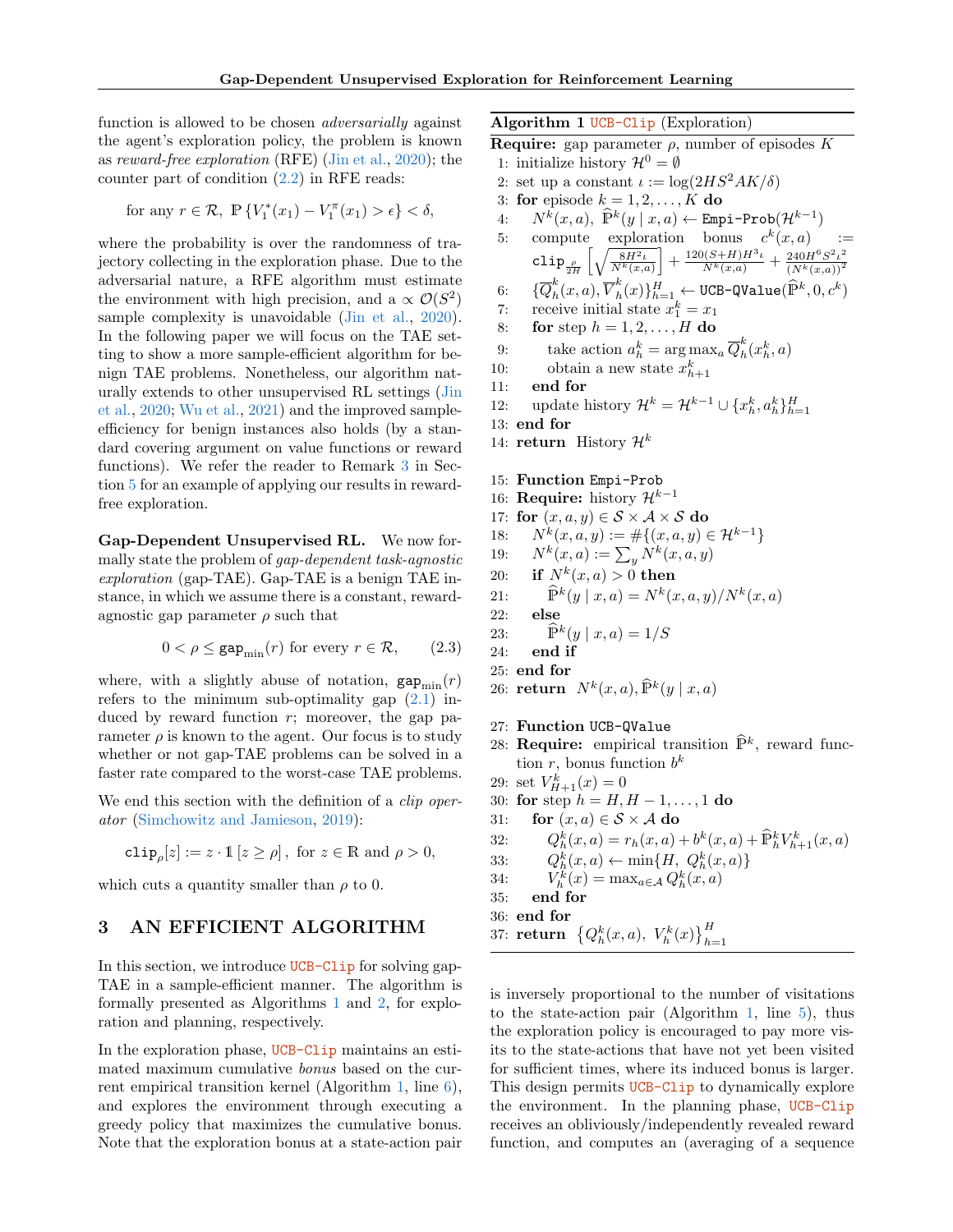of) optimistic estimation to the optimal value function based on the collected samples (Algorithm [2,](#page-4-0) line [5\)](#page-4-1). The outputted policy equivalently corresponds to the (averaged) optimistic estimated value function (Algorithm  $2$ , line  $6$ ).

<span id="page-4-0"></span>Algorithm 2 UCB-Clip (Planning) **Require:** history  $\mathcal{H}^K$ , reward function r 1: set up a constant  $\iota := \log(2HS^2 AK/\delta)$ 2: for  $k = 1, 2, ..., K$  do 3:  $N^k(x,a)$ ,  $\widehat{\mathbb{P}}^k(y \mid x, a) \leftarrow \text{Empi-Prob}(\mathcal{H}^{k-1})$ 4: compute planning bonus  $b^k(x, a) := \sqrt{\frac{H^2 t}{2N^k(x,a)}}$  $\{Q_h^k(x,a),\,V_h^k(x)\}_{h=1}^H \leftarrow \texttt{UCB-Qualue}(\widehat{\mathbb{P}}^k, r, b^k)$ 6: infer greedy policy  $\pi_h^{\overline{k}}(x) = \arg \max_a Q_h^k(x, a)$ 7: end for 8: **return**  $\pi$  drawn uniformly from  $\{\pi^1, \ldots, \pi^K\}$ 

UCB-Clip is inspired by two existing model-based algorithms: UCBVI [\(Azar et al.,](#page-8-1) [2017\)](#page-8-1) that achieves minimax optimal sample complexity for supervised RL problems, and PF-UCB [\(Wu et al.,](#page-10-4) [2021\)](#page-10-4) that efficiently solves preference-free exploration problems in the context of unsupervised multi-objective RL. Similar to both UCBVI and PF-UCB, in the planning phase UCB-Clip (Algorithm [2\)](#page-4-0) adopts an upper-confidencebound (UCB) type bonus to perform optimistic and model-based planning. Similar to PF-UCB but different from UCBVI, UCB-Clip (Algorithm [1\)](#page-3-0) explores the unknown environment through a greedy policy that maximizes the cumulative exploration bonus. Different from either PF-UCB or UCBVI, UCB-Clip exploits the gap parameter by clipping the exploration bonus (Algorithm [1,](#page-3-0) line [5\)](#page-3-2).

The clipped exploration bonus turns out to be a key ingredient for UCB-Clip to save samples for gap-TAE problems. Specifically, the leading-order term in the UCB-type bonus will be brute-force clipped to near zero when a state-action pair has been visited for sufficiently many times, i.e.,  $N(x,a) \approx H^4 \nu / \rho^2$  (Algorithm [1,](#page-3-0) line [5\)](#page-3-2). This will cause a sudden decrease of the bonus, and discourages the agent to continue to visit this state-action pair. Recall that the considered MDP has a sub-optimality gap at least  $\rho$ , thus  $N(x,a) \approx H^4 \iota/\rho^2$  amount of samples is already sufficient to distinguish sub-optimal actions from the optimal ones at the state-action pair. Then by clipping the bonus at such state-action pairs, UCB-Clip spends less unnecessary visitations to these pairs, and saves opportunities for visiting the state-actions that have not yet been visited sufficiently. In consequence, UCB-Clip accelerates benign TAE instances by exploiting the gap parameter. The above discussions are formally justified in the next section.

### 4 THEORETIC RESULTS

We turn to present our theoretical results. We will first show Theorem [1](#page-4-3) that provides a sample-complexity upper bound for the proposed UCB-Clip algorithm, and Theorem [2](#page-4-4) that provides a sample-complexity lower bound for the gap-TAE problem. Then we will discuss a novel statistical separation between RL vs. MAB based on these results.

#### 4.1 Upper and Lower Bounds

<span id="page-4-3"></span><span id="page-4-2"></span><span id="page-4-1"></span>**Theorem 1** (An upper bound for UCB-Clip). Suppose that Algorithm [1](#page-3-0) accepts a gap parameter  $\rho$  that satisfies  $(2.3)$ , and runs for K episodes to collect a dataset  $\mathcal{H}^K$ . Let policy  $\pi$  be the output of Algorithm [2](#page-4-0) for an *oblivious input reward function*  $r \in \mathcal{R}$  that is independent of  $\mathcal{H}^K$ . Then with probability at least  $1 - \delta$ , the planning error is bounded by

$$
V_1^*(x_1) - V_1^{\pi}(x_1) \lesssim \frac{H^3SA}{\rho K} \cdot \log \frac{HSAK}{\delta}
$$

$$
+ \frac{H^4S^2A}{K} \cdot \log(HK) \cdot \log \frac{HSAK}{\delta}.
$$

<span id="page-4-4"></span>**Theorem 2** (A lower bound for gap-TAE). Fix  $S \geq$  $5, A \geq 2, H \geq 2 + \log_A S$ . There exist positive constants  $c_1, c_2, \rho_0, \delta_0$ , such that for every  $\rho \in (0, \rho_0)$ ,  $\epsilon \in (0, \rho), \delta \in (0, \delta_0), \text{ and for every } (\epsilon, \delta)$ -PAC algorithm (see condition  $(2.2)$ ) that runs for K episodes, there exists some gap-TAE instances with a gap parameter  $\rho$  that satisfies  $(2.3)$ , such that

$$
\mathbb{E}[K] \ge c_1 \cdot \frac{H^2 SA}{\rho \epsilon} \cdot \log \frac{c_2}{\delta},
$$

where the expectation is taken with respect to the randomness of choosing the gap-TAE instance.

Remark 1. According to Theorem [1,](#page-4-3) UCB-Clip only requires  $\propto \mathcal{O}(1/\epsilon)$  number of episodes to solve TAE provided with a constant gap parameter, which improves the existing, pessimistic rates  $\propto \mathcal{O}(1/\epsilon^2)$  achieved by algorithms that focus on worst-case TAE instances [\(Zhang et al.,](#page-10-2) [2020a;](#page-10-2) [Wang et al.,](#page-10-5) [2020b;](#page-10-5) [Wu](#page-10-4) [et al.,](#page-10-4) [2021\)](#page-10-4). Moreover, according to Theorem [2,](#page-4-4) this  $\propto \mathcal{O}(1/\epsilon)$  rate is nearly optimal upto logarithmic factors, which exhibits some fundamental limitations of the acceleration afforded by a constant gap parameter. A numerical simulation for the acceleration phenomenon is provided in Appendix [A.](#page-11-0)

Remark 2. If  $\rho \leq 1/(HS)$ , the error upper bound in Theorem [1](#page-4-3) is simplified to  $\mathcal{O}(H^3SA/(\rho K))$ , i.e., UCB-Clip needs at most  $K = \widetilde{\mathcal{O}}(H^3SA/\rho\epsilon)$  episodes to be  $(\epsilon, \delta)$ -PAC. In this regime, Theorem [2](#page-4-4) suggests that UCB-Clip achieves a nearly optimal rate in terms of S, A,  $\rho$  and  $\epsilon$  (or K) ignoring logarithmic factors.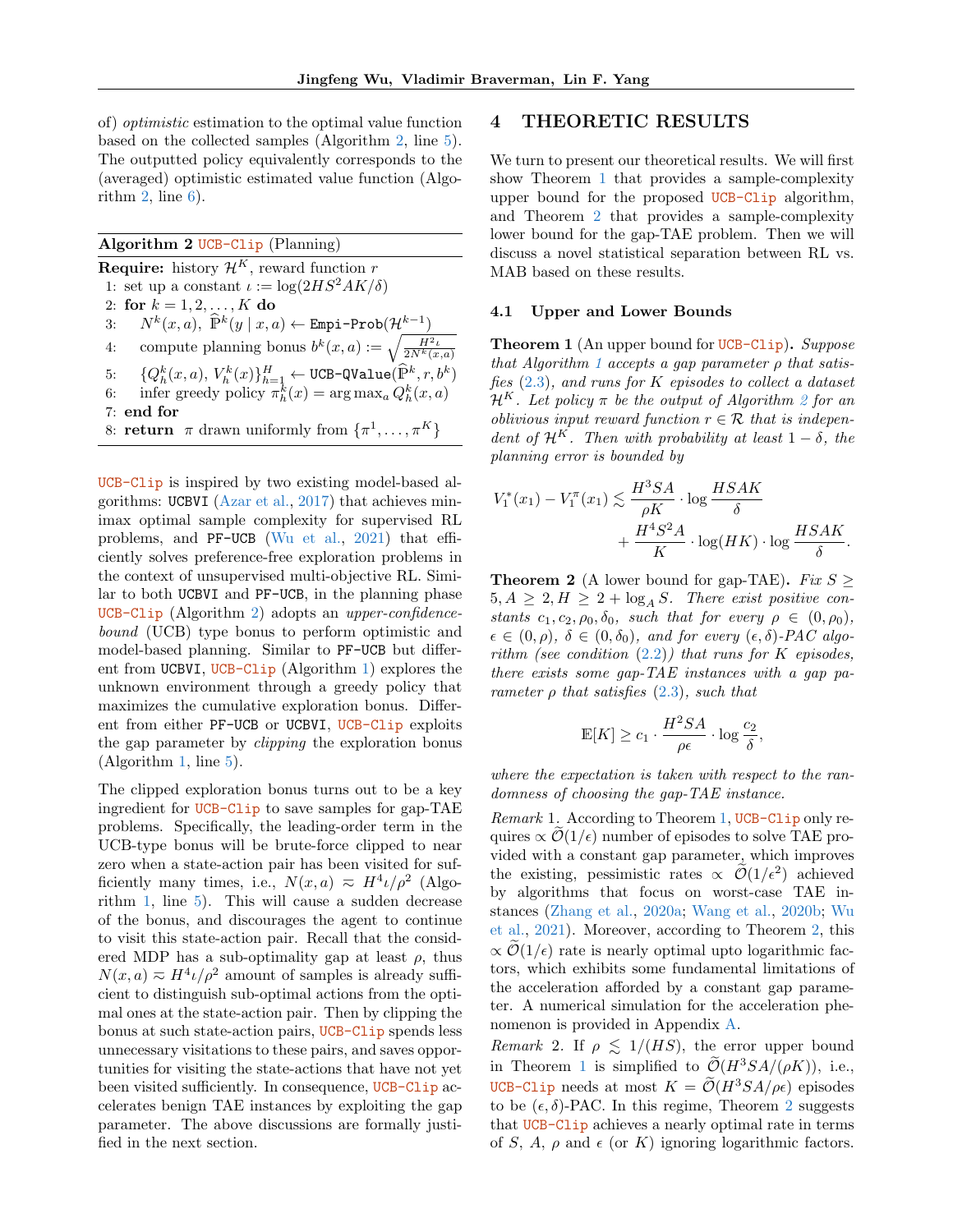Still, the dependence of  $H$  is improvable, which we leave as a future work.

<span id="page-5-0"></span>Remark 3. As explained before, our algorithm can be applied to other unsupervised RL settings as well, e.g., reward-free exploration [\(Jin et al.,](#page-9-4) [2020\)](#page-9-4) with a gap parameter  $\rho$  that satisfies  $(2.3)$ . In this case, the upper bound in Theorem [1](#page-4-3) needs to be revised to

$$
\tilde{\mathcal{O}}\left(\frac{H^3S^2A}{\rho K}+\frac{H^4S^3A}{K}\right).
$$

This is obtained by a standard converging and union bound argument on the set of all possible value functions, and from where the extra  $S$  factor stem<sup>[6](#page-5-1)[7](#page-5-2)</sup>. Comparing to the worst-case optimal rate  $\propto \mathcal{O}(1/\sqrt{K})$  for RFE [\(Jin et al.,](#page-9-17) [2018;](#page-9-17) [Zhang et al.,](#page-10-3) [2020b\)](#page-10-3), we again achieve a quadratic saving in terms of  $K$  for benign RFE instances with a constant  $\rho$ .

Proof Sketch of Theorem [1.](#page-4-3) We first look at the planning phase (Algorithm [2\)](#page-4-0). Since the reward induces a sub-optimality gap at least  $\rho$ , with some computations we can obtain the following error estimation of the planning error per episode: for every  $k$ ,

<span id="page-5-3"></span>
$$
V_1^*(x_1) - V_1^{\pi^k}(x_1) \lesssim \mathbb{E}_{\pi^k, \mathbb{P}} \sum_{h=1}^H c^k(x_h, a_h), \qquad (4.1)
$$

where  $\pi^k$  is the planning policy at the k-th episode and  $c^k(x, a)$  is the *clipped* exploration bonus at the kth episode. The right hand side of  $(4.1)$  can be further improved to have a uniform upper bound  $H$  per decision step. Note that the right hand side of  $(4.1)$  is the expected cumulative bonus over the trajectory induced by policy  $\pi^k$  and the *true* transition P, and that the bonus contains lower order terms that control the error of an inaccurately estimated probability transition (Algorithm [1,](#page-3-0) line [5\)](#page-3-2). Therefore, upto some constant factors, it can be bounded by the expected cumulative bonus over the trajectory induced by policy  $\pi^k$  and the *empirical* transition  $\widehat{P}^k$ . The above analysis reflects  $(4.2)$ . Moreover,  $(4.3)$  holds naturally according to Algorithm [1,](#page-3-0) since  $\overline{V}_1^k$  $\int_{1}^{\infty} (x_1)$  maximizes the cumulative bonus over the empirical transition by dynamic programming.

$$
V_1^*(x_1) - V_1^{\pi^k}(x_1) \lesssim \mathbb{E}_{\pi^k, \widehat{\mathbb{P}}^k} \sum_{h=1}^H H \wedge c^k(x_h, a_h) \tag{4.2}
$$

<span id="page-5-5"></span>
$$
\leq \overline{V}_1^k(x_1). \tag{4.3}
$$

Finally, a standard regret analysis for the exploration phase shows that the total exploration values in the exploration phase is logarithmic, thanks to the clipped exploration bonus. Thus the total planning error is also logarithmic. The presented error upper bound is established by averaging over the  $K$  episodes. Some of proving techniques are motivated by [\(Simchowitz and](#page-9-10) [Jamieson,](#page-9-10) [2019;](#page-9-10) [Wu et al.,](#page-10-4) [2021\)](#page-10-4). Our key novelty is to carefully incorporate the clip operator in the bonus function and use that to build a connection between the planning and exploration phases. See Appendix [B](#page-11-2) for more details.

Proof Sketch of Theorem [2.](#page-4-4) A hard instance that witnesses the lower bound is shown in Figure [1.](#page-6-1) The hard instance is motivated by [\(Mannor and Tsitsiklis,](#page-9-13) [2004;](#page-9-13) [Dann and Brunskill,](#page-8-0) [2015\)](#page-8-0). One can verify that this instance has a minimum sub-optimality gap  $\rho/2$ . Indeed, the only states that have sub-optimal actions are the left orange states in Type I model or Type II model. For the left orange state in Type I model, the optimal action has value  $H/2 + \rho/2$ , but the suboptimal ones have value  $H/2$ , where the gap is  $\rho/2$ . Similarly we can verify the gap in Type II model is  $\rho$ . Moreover, in order to be  $\epsilon/3$ -correct, the agent needs to identify the optimal action at the left orange states, otherwise it takes a sub-optimal action and incurs a value error at least  $\epsilon/\rho \cdot \rho/2 = \epsilon/2$ . Now the problem is reduced to identify the best action at the left orange states. Let us ignore  $H, S, A$  factors and focus on  $\rho$  and  $\epsilon$ . Then at the left orange states, the probability gap between the best action and the second best action is  $\propto \Theta(\rho)$ , thus  $\propto \Omega(1/\rho^2)$  samples are needed to identify the optimal action. On the other hand, in each episode there is only  $\epsilon/\rho$  chance to visit the left orange states, thus  $\propto \Omega(1/(\rho\epsilon))$  episodes are needed to provide  $\propto$  $\Omega(1/\rho^2)$  samples at the left orange sates. This justifies the  $\propto \Omega(1/(\rho\epsilon))$  rate in the lower bound. A complete proof is deferred to Appendix [C.](#page-20-0)

#### 4.2 Comparison with Multi-Armed Bandit

<span id="page-5-4"></span>Theorems [1](#page-4-3) and [2](#page-4-4) show that for unsupervised RL problems, even when the instance is benign and has a constant gap parameter, a  $\propto \Omega(1/\epsilon)$  sample complexity must be paid. This establishes a stark contrast to the gap-dependent unsupervised exploration problems on a multi-armed bandit (MAB). In particular, for an MAB with A arms and a minimum suboptimality gap  $\rho$  (that is the gap between the expected rewards of the best action and the second-best action), a rather simple uniform exploration strategy, with  $T = \mathcal{O}\left(\frac{A}{\rho^2} \log \frac{A}{\delta}\right) \propto \widetilde{\mathcal{O}}(1)$  pulls of the arms, is  $(\epsilon, \delta)$ -correct for identifying the best arm (see, e.g.,

<span id="page-5-1"></span><sup>&</sup>lt;sup>6</sup>For more details, we refer the reader to event  $G_1$  $G_1$  defiend in Appendix [B.](#page-11-2) To apply our result in reward-free exploration, we need  $G_1$  $G_1$  holds for every optimal value function  $V_h^*$ , which can be guaranteed by covering and union bound argument over all possible value functions,  $V_h \in [0, H]^S.$ 

<span id="page-5-2"></span><sup>7</sup>Due to a similar reasoning, when applied to the taskagnostic setting with  $N$  selected planning tasks [\(Zhang](#page-10-2) [et al.,](#page-10-2) [2020a\)](#page-10-2), the  $log(HSAK/\delta)$  factor in our bound needs to be modified to  $\log(NHSAK/\delta)$ .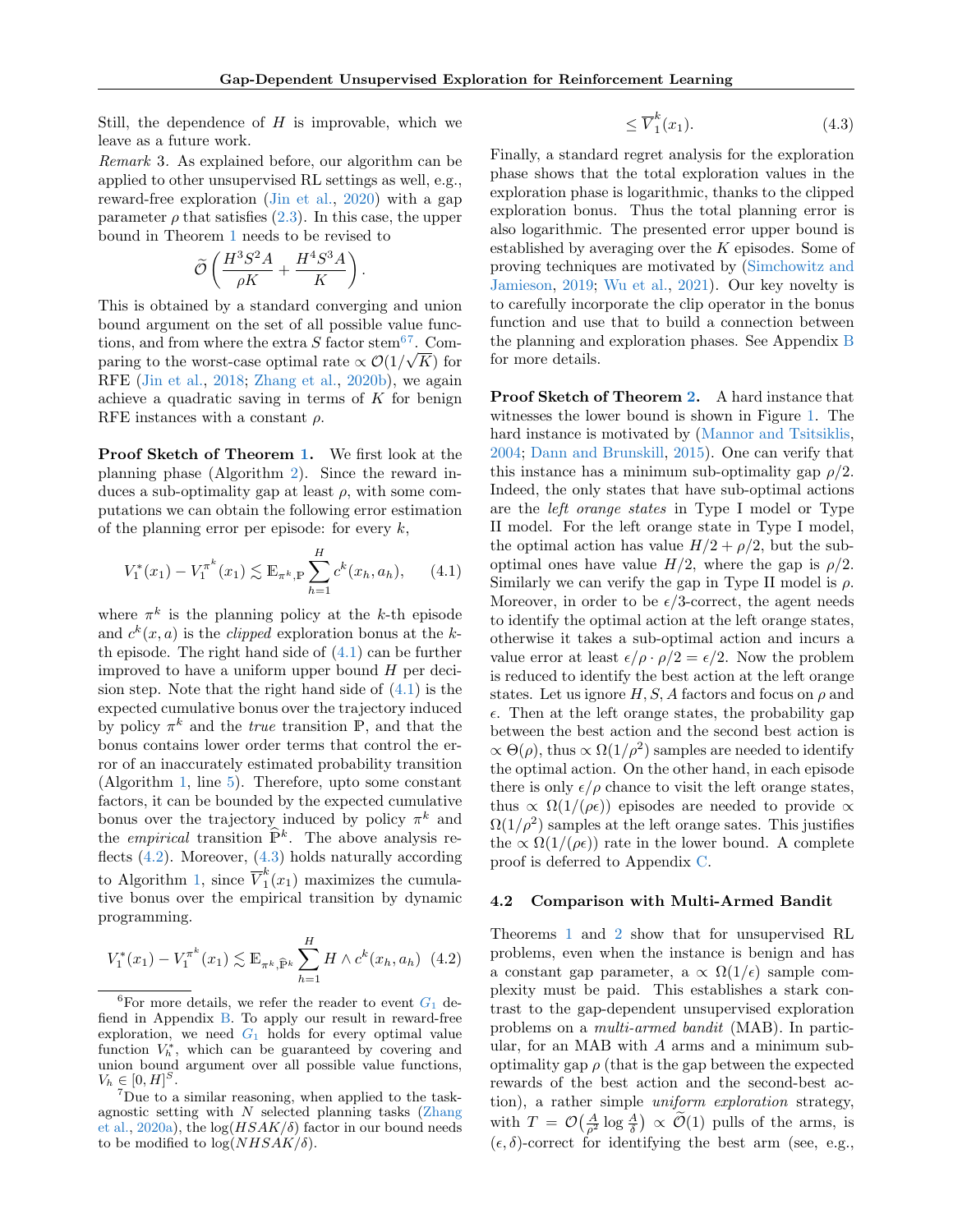

<span id="page-6-1"></span>Figure 1: A hard-to-learn MDP example. States are denoted by circles. A state-determined reward function takes value 1 at the state denoted by a circle with a plus sign and takes value zero otherwise. The plot only shows the structure of the last three layers of the MDP, which consists of a Type I model, a Type II model, and  $S - 2$  Type III model. These models are connected by a  $(\log_A S)$ -layer tree with A-branches in each layer, and with deterministic and known transition. In the Type III model, from the green state and for all actions, it transits to the left orange state with probability  $\epsilon/\rho$ , or to the self-absorbing right orange state with probability  $1 - \epsilon/\rho$ . Then from the left orange state and for all actions, it transits to the two blue states evenly. The Type I (II) model is only different from the Type III model at the left orange state: in Type I (II) model, there exists and only one action such that it transits to the left blue state with probability  $1/2 + \rho/(2H)$  (with probability  $1/2 + \rho/H$ ), and to the right blue state otherwise. In other words, in the left orange states, an optimal action exists in the Type II model, a second-to-the-best action exists in the Type I model, and all other actions are equivalent and are sub-optimal.

Theorem 33.1 in Lattimore and Szepesvári [\(2020\)](#page-9-14), or Appendix [D\)](#page-21-0). These observations from gap-dependent unsupervised exploration establish an interesting statistical separation between general RL (corresponds to MDP with  $H \geq 2$ ) and MAB (corresponds to MDP with  $H = 1$ , with a sample complexity comparison  $\propto \widetilde{\mathcal{O}}(1/\epsilon)$  vs.  $\propto \widetilde{\mathcal{O}}(1)$ . This separation suggests that unsupervised RL is significantly more challenging than unsupervised MAB even after normalizing the H factor. The conclusion goes against an emerging wisdom from the supervised RL theory, that RL is nearly as easy as MAB in the supervised setting, given that  $H$ factor is normalized [\(Jiang and Agarwal,](#page-9-15) [2018;](#page-9-15) [Wang](#page-9-16) [et al.,](#page-9-16) [2020a;](#page-9-16) [Zhang et al.,](#page-10-8) [2020c\)](#page-10-8).

Let us take a deeper look at where RL is harder than MAB. The hard instance in Figure [1](#page-6-1) clearly illustrates the issue: there could exist some important states in MDP that cannot be ignored, but are hard to reach in the same time, e.g., ignoring the left orange states in Figure [1](#page-6-1) would result in a  $\Theta(\epsilon)$  error, but there is only  $\Theta(\epsilon)$  chance to reach these states per episode, thus in order to reach the left orange states for at least constant times, an algorithm needs at least  $\propto \Omega(1/\epsilon)$ number of trajectories.

To further verify our understanding, let us consider an MDP with a sampling simulator [\(Sidford et al.,](#page-9-18) [2018a,](#page-9-18)[b;](#page-9-19) [Wang,](#page-9-20) [2017;](#page-9-20) [Azar et al.,](#page-8-2) [2013\)](#page-8-2). The sampling simulator allows us to draw samples at any state-action pair, thus exempts the "hard-to-reach" states. The following theorem shows that for MDP with a sampling simulator, the gap-TAE problem can also be solved with  $\propto \mathcal{O}(1)$  samples, as in the case of MAB. A proof is included in Appendix [D.](#page-21-0)

<span id="page-6-4"></span>Theorem 3 (MDP with a sampling simulator). Suppose there is a sampling simulator for the MDP considered in the gap-TAE problem. Consider exploration with the uniformly sampling strategy, and planning with the dynamic programming method with the obtained empirical probability. If T samples are drawn, where

$$
T \ge \frac{2H^4SA}{\rho^2} \cdot \log \frac{2HSA}{\delta},
$$

then with probability at least  $1 - \delta$ , the obtained policy is optimal  $(\epsilon = 0)$ .

# <span id="page-6-0"></span>5 ADDITIONAL DISCUSSIONS

**The Gap Parameter.** The gap parameter  $\rho$  is a hyperparameter for Algorithm [1.](#page-3-0) So long as the inputted gap parameter  $\rho$  is a reasonably large constant and satisfies condition  $(2.3)$ , our algorithm achieves a fast,  $\propto \mathcal{O}(1/\epsilon)$  rate for TAE according to Theorem [1.](#page-4-3) If the inputted gap parameter  $\rho$  violates condition [\(2.3\)](#page-3-3), Theorem [1](#page-4-3) no longer directly holds; but one can easily show that

$$
V_1^*(x_1) - V_1^{\pi}(x_1) = \mathbb{E}_{\pi, \mathbb{P}} \sum_{h=1}^H \left( V_h^*(x_h) - Q_h^*(x_h, a_h) \right)
$$

<span id="page-6-2"></span>
$$
\leq \mathbb{E}_{\pi,\mathbb{P}} \sum_{h=1}^{H} \text{clip}_{\rho} \left[ V_h^*(x_h) - Q_h^*(x_h, a_h) \right] + H\rho \tag{5.1}
$$

<span id="page-6-3"></span>
$$
\leq \widetilde{\mathcal{O}}\Big(\frac{H^3SA}{\rho K} + \frac{H^4S^2A}{K} + H\rho\Big),\tag{5.2}
$$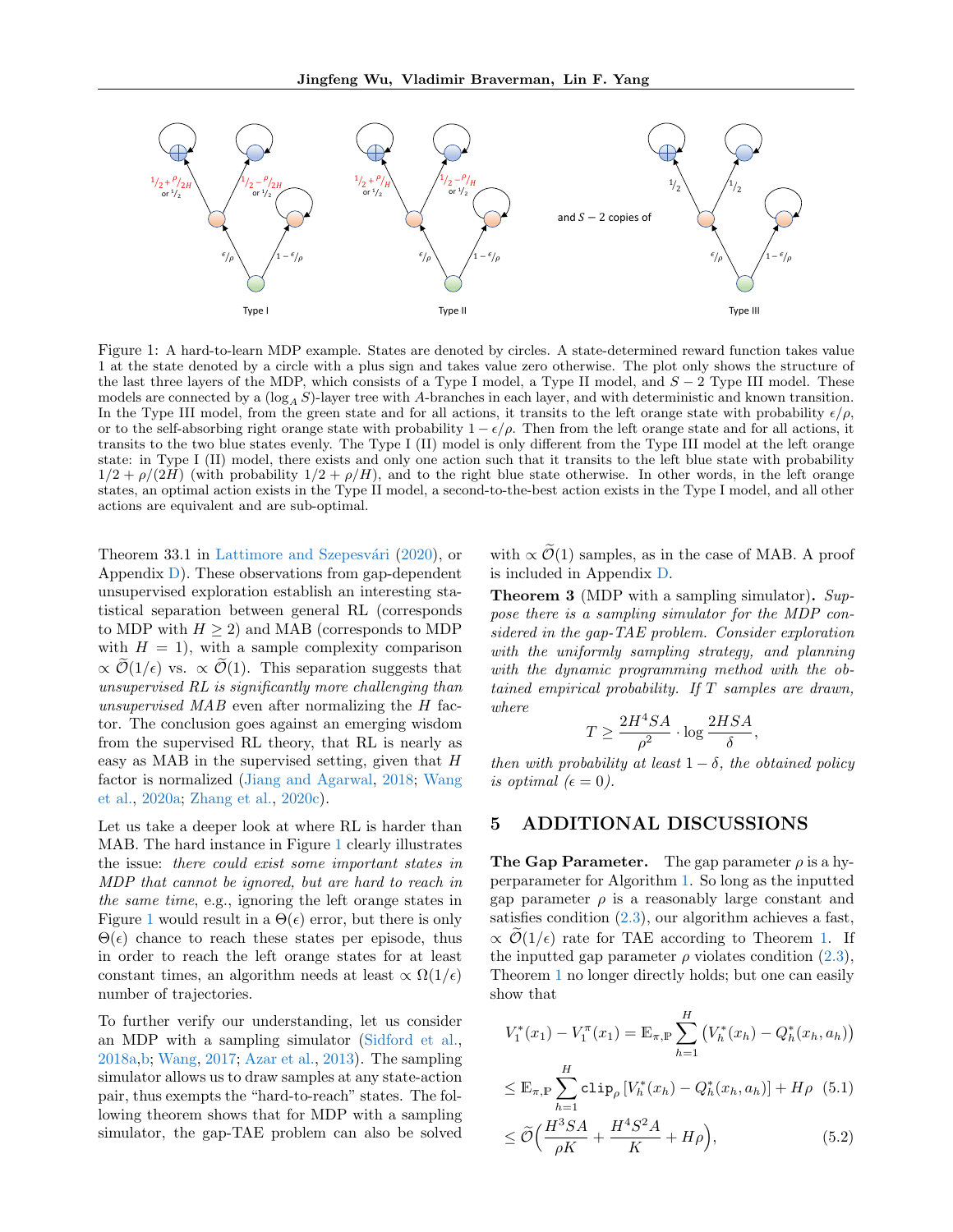where  $(5.1)$  is by the definition of clip operator, and [\(5.2\)](#page-6-3) is by applying Theorem [1](#page-4-3) to the first term in [\(5.1\)](#page-6-2) (that equals to the error on an MDP with a sub-optimality gap  $\rho$ ). In this way, if the TAE instance is in fact "hard" in that condition  $(2.3)$  cannot be met for any reasonably large  $\rho$ , one can still choose a small  $\rho \approx \epsilon / H$  and run UCB-Clip for  $K =$  $\mathcal{O}(H^2SA/\rho^2 + H^3S^2A/\rho)$  episodes to obtain a policy that is  $(H\rho, \delta)$ -PAC. Note that this  $\propto \widetilde{\mathcal{O}}(1/\epsilon^2)$  rate is minimax optimal ignoring logarithmic factors (and the  $H^2$  factor) [\(Jin et al.,](#page-9-4) [2020;](#page-9-4) [Dann and Brunskill,](#page-8-0) [2015\)](#page-8-0). An open question is: is there a sample-efficient algorithm for gap-TAE that does not need an inputted gap parameter?

The H Dependence. In the regime that  $\rho \lesssim$  $1/(HS)$ , our upper bound can potentially be improved for an H factor, comparing with the provided lower bound. Technically, this is because Algorithm [1](#page-3-0) utilizes a Hoeffding-type bonus, which is known to be less tight compared with a Bernstein-type bonus [\(Azar](#page-8-1) [et al.,](#page-8-1) [2017\)](#page-8-1). Hoeffding-type bonus has the benefits of being reward-independent, which allows us to construct a reward-independent, hence unsupervised, exploration policy that minimizes an upper bound of the per-episode, reward-dependent planning error. In contrast, Bernstein-type bonus is reward-dependent as it requires an (good) estimation to the value function which relies on reward signals. Since the reward signal is not available in the exploration phase, we do not see a clear way to adopt Bernstein-type bonus in our problem. We leave the issue of further tightening the  $H$  factor as a future work.

Removing the Gap-Independent Term. The bound presented in Theorem [1](#page-4-3) has a gap-independent term,  $\mathcal{O}(H^4S^2A/K)$ , which is still linear in  $\mathcal{O}(1/K)$ but is quadratic in  $S$ . This  $S^2$ -dependence appears in the sample-complexity lower-order term of all the model-based algorithms that we are aware of, e.g., [\(Azar et al.,](#page-8-1) [2017;](#page-8-1) [Zanette and Brunskill,](#page-10-9) [2019;](#page-10-9) [Sim](#page-9-10)[chowitz and Jamieson,](#page-9-10) [2019\)](#page-9-10), and could potentially be mitigated by model-free algorithms [\(Jin et al.,](#page-9-17) [2018;](#page-9-17) [Yang et al.,](#page-10-6) [2020\)](#page-10-6).

Visiting Ratio Based Approaches. In the context of reward-free exploration, [Zhang et al.](#page-10-3) [\(2020b\)](#page-10-3) extend a visiting ratio based approach that is initially proposed by [Jin et al.](#page-9-4) [\(2020\)](#page-9-4), and achieves a nearly minimax optimal sample complexity for reward-free exploration. The visiting ratio based method has the advantage of supporting plug-in planners (i.e., an approximate MDP solver given trasition matrix and reward) [\(Jin et al.,](#page-9-4) [2020\)](#page-9-4). Such approach can be adapted to obtain a  $\mathcal{O}(1/\epsilon)$  fast rate for gap-TAE as well;

however, it involves a  $S^2$ -dependence on the obtained bound, which is sub-optimal in the context of taskagnostic exploration (see [Zhang et al.](#page-10-2) [\(2020a\)](#page-10-2); [Wu](#page-10-4) [et al.](#page-10-4) [\(2021\)](#page-10-4) and Theorem [2\)](#page-4-4).

A Refined Gap Dependence? For supervised RL, the finest gap-dependent sample complexity bound can accurately characterize the role of each state-action gap [\(Simchowitz and Jamieson,](#page-9-10) [2019;](#page-9-10) [Xu et al.,](#page-10-7) [2021\)](#page-10-7). In contrast, for unsupervised RL, our derived gapdependent bound is stated as a function of a gap parameter that reflects only the minimum nonzero stateaction gap. We argue that obtaining a refined gap dependence is generally not possible in the unsupervised setting. In particular, let us consider a gap-TAE problem with two candidate rewards, where one of them is specified as in our lower bound construction (see Theorem [2](#page-4-4) and Figure [1\)](#page-6-1) and the other induces better state-action gaps; in the planning phase, one of the two rewards is selected uniformly at random. Then any algorithm for this problem instance will need to solve the hard instance in Theorem [2](#page-4-4) with probability 1/2, therefore it must suffers from the "worst" gap parameter instead of the better state-action gaps.

# 6 RELATED WORKS

Supervised RL with Gap Dependence. In the literature of supervised RL, the state-action suboptimality gap has been long embraced to characterize instance-dependent theoretic guarantees. [Ortner and](#page-9-8) [Auer](#page-9-8) [\(2007\)](#page-9-8); [Tewari and Bartlett](#page-9-7) [\(2007\)](#page-9-7); [Ok et al.](#page-9-9) [\(2018\)](#page-9-9) study gap-dependent bounds in the asymptotic sense, and [Jaksch et al.](#page-9-11) [\(2010\)](#page-9-11) establish a finite time, gap-dependent bound. More recently, in the setting of finite-horizon MDP and for a broad class of UCB-type, model based algorithms, [Simchowitz and](#page-9-10) [Jamieson](#page-9-10) [\(2019\)](#page-9-10) provide a finite, gap-dependent regret bound that comprehensively interpolates the minimax, gap-independent regret bound and a logarithmic, gapdependent regret bound. Similar results are further built for model-free algorithms [\(Yang et al.,](#page-10-6) [2020\)](#page-10-6), linear MDP [\(He et al.,](#page-9-12) [2020\)](#page-9-12), and MDP with corruptions [\(Lykouris et al.,](#page-9-21) [2019\)](#page-9-21). More recently, [Dann et al.](#page-8-3) [\(2021\)](#page-8-3) improves the gap-dependent bounds in [Sim](#page-9-10)[chowitz and Jamieson](#page-9-10) [\(2019\)](#page-9-10) by considering the reachability of state-action pairs. In addition to this line, [Jonsson et al.](#page-9-22) [\(2020\)](#page-9-22) study the gap-dependent bound for a Monte-Carlo tree search algorithm, [Xu et al.](#page-10-7) [\(2021\)](#page-10-7) establish a fine-grained gap-dependent bound through a non-UCB type algorithm, and [Al Marjani](#page-8-4) [et al.](#page-8-4) [\(2021\)](#page-8-4); [Wagenmaker et al.](#page-9-23) [\(2021\)](#page-9-23) investigate gap-dependent bound for the best-policy-identification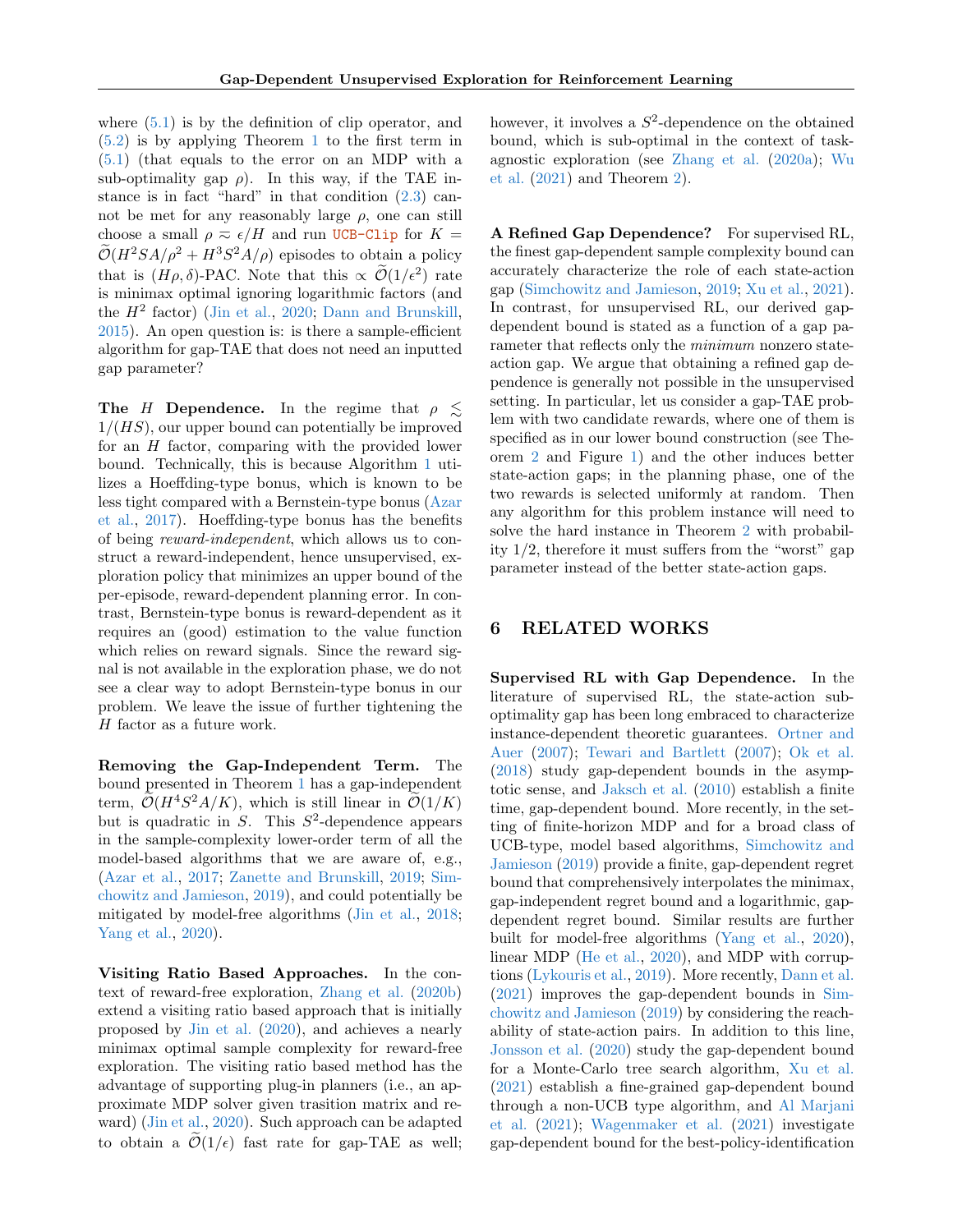problem[8](#page-8-5) . However, all these results explores the environment under the guidance of an observable reward signal, thus are not applicable to the unsupervised exploration problems studied in this paper.

Unsupervised RL in the Worst Case. The arguably most typical unsupervised exploration problem is the reward-free exploration problem formalized by [Jin et al.](#page-9-4) [\(2020\)](#page-9-4), where the agent collects samples in the unsupervised fashion in order to be able to plan nearly optimally for arbitrary rewards. Prior to [Jin et al.](#page-9-4) [\(2020\)](#page-9-4), [Hazan et al.](#page-9-3) [\(2018\)](#page-9-3); [Brafman and](#page-8-6) [Tennenholtz](#page-8-6) [\(2002\)](#page-8-6); [Du et al.](#page-9-24) [\(2019\)](#page-9-24) also study exploratory policies with certain covering properties; and following [Jin et al.](#page-9-4) [\(2020\)](#page-9-4), the sample complexity of reward-free exploration is further improved to nearly minimax optimal by [Kaufmann et al.](#page-9-5)  $(2020)$ ; Ménard [et al.](#page-9-6) [\(2020\)](#page-9-6); [Zhang et al.](#page-10-3) [\(2020b\)](#page-10-3). Besides rewardfree exploration problems, [Zhang et al.](#page-10-2) [\(2020a\)](#page-10-2); [Wang](#page-10-5) [et al.](#page-10-5) [\(2020b\)](#page-10-5) introduce and study task-agnostic exploration problems where the planning reward is fixed but unknown during exploration, and [Wu et al.](#page-10-4) [\(2021\)](#page-10-4) study preference-free exploration problems in the context of multi-objective RL. Nonetheless, the above considerations of unsupervised exploration problems and their algorithms take no advantage of a gap parameter, and the obtained theoretic results are pessimistic and restricted by the worst cases.

Lenient Regret. Our results can also be understood from the viewpoint of lenient error [\(Merlis and](#page-9-25) [Mannor,](#page-9-25) [2020\)](#page-9-25), which is first introduced in the context of MAB and aims to capture a regret that tolerances small errors per decision step. This notion naturally generalizes to RL as follows:

<span id="page-8-7"></span>LenientError
$$
(\pi) :=
$$
  
\n
$$
\mathbb{E}_{\pi,\mathbb{P}} \sum_{h=1}^{H} \text{clip}_{\rho} \left[ V_h^*(x_h) - Q_h^*(x_h, a_h) \right]. \tag{6.1}
$$

Clearly, solving a gap-TAE problem with a gap parameter  $\rho$  under the error measured by  $V_1^*(x_1) - V_1^{\pi}(x_1)$  is equivalent to solving a TAE problem under a lenient error measured by [\(6.1\)](#page-8-7). From this viewpoint, an interesting future direction to extend our results to general gap function (see Definition 1 in [Merlis and Mannor](#page-9-25)  $(2020)$ ) beyond the **clip**<sub> $\rho$ </sub>[·] studied in this work.

# 7 CONCLUSION

In this paper we study sample-efficient algorithms for gap-dependent unsupervised exploration problems in RL. When the targeted planning tasks have a constant gap parameter, the proposed algorithm achieves a gap-dependent sample complexity upper bound that significantly improves the existing pessimistic bounds. Moreover, an information-theoretic lower bound is provided to justify the tightness of the obtained upper bound. These results establish an interesting statistical separation between RL and MAB (or RL with a simulator) in terms of gap-dependent unsupervised exploration problems.

## Acknowledgements

We would like to thank the anonymous reviewers and area chairs for their helpful comments. This project was supported in part by DARPA-PA-20-02- 11-ShELL-FP-007

#### References

- <span id="page-8-4"></span>Al Marjani, A., Garivier, A., and Proutiere, A. (2021). Navigating to the best policy in markov decision processes. Advances in Neural Information Processing Systems, 34.
- <span id="page-8-2"></span>Azar, M. G., Munos, R., and Kappen, H. J. (2013). Minimax pac bounds on the sample complexity of reinforcement learning with a generative model. Machine learning, 91(3):325–349.
- <span id="page-8-1"></span>Azar, M. G., Osband, I., and Munos, R. (2017). Minimax regret bounds for reinforcement learning. In Proceedings of the 34th International Conference on Machine Learning-Volume 70, pages 263–272. JMLR. org.
- <span id="page-8-6"></span>Brafman, R. I. and Tennenholtz, M. (2002). R-max-a general polynomial time algorithm for near-optimal reinforcement learning. Journal of Machine Learning Research, 3(Oct):213–231.
- <span id="page-8-0"></span>Dann, C. and Brunskill, E. (2015). Sample complexity of episodic fixed-horizon reinforcement learning. In Advances in Neural Information Processing Systems, pages 2818–2826.
- <span id="page-8-8"></span>Dann, C., Lattimore, T., and Brunskill, E. (2017). Unifying pac and regret: Uniform pac bounds for episodic reinforcement learning. arXiv preprint arXiv:1703.07710.
- <span id="page-8-3"></span>Dann, C., Marinov, T. V., Mohri, M., and Zimmert, J. (2021). Beyond value-function gaps: Improved instance-dependent regret bounds for episodic reinforcement learning. Advances in Neural Information Processing Systems, 34.

<span id="page-8-5"></span><sup>8</sup>Similarly to our lower bound construction, [Wagen](#page-9-23)[maker et al.](#page-9-23) [\(2021\)](#page-9-23) also exploit a transition probability to show their gap-dependent lower bound. We emphasize that our works are concurrent and the similar idea is used for solving different problems.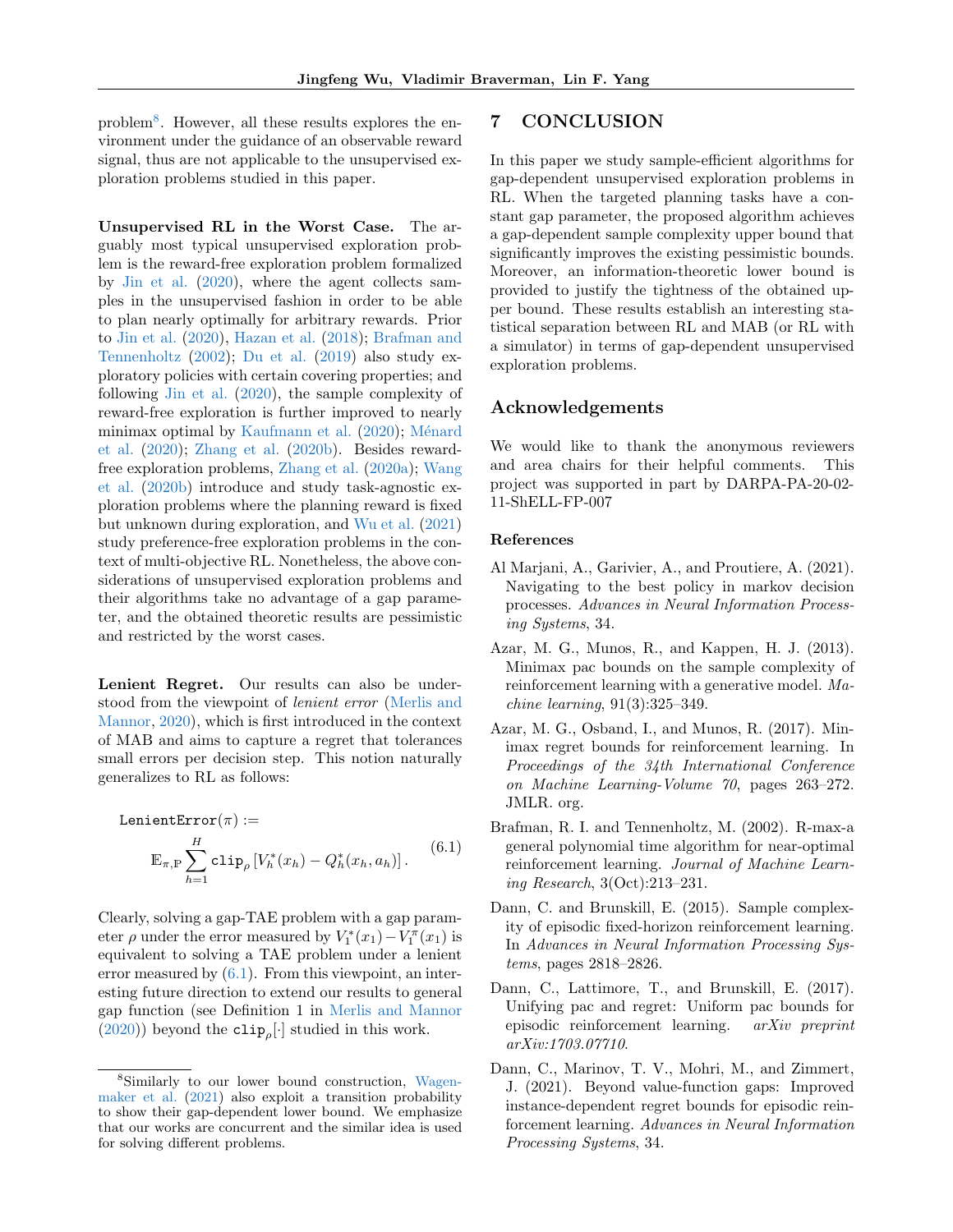- <span id="page-9-24"></span>Du, S., Krishnamurthy, A., Jiang, N., Agarwal, A., Dudik, M., and Langford, J. (2019). Provably efficient rl with rich observations via latent state decoding. In International Conference on Machine Learning, pages 1665–1674. PMLR.
- <span id="page-9-1"></span>Finn, C. and Levine, S. (2017). Deep visual foresight for planning robot motion. In 2017 IEEE International Conference on Robotics and Automation (ICRA), pages 2786–2793. IEEE.
- <span id="page-9-3"></span>Hazan, E., Kakade, S. M., Singh, K., and Van Soest, A. (2018). Provably efficient maximum entropy exploration. arXiv preprint arXiv:1812.02690.
- <span id="page-9-12"></span>He, J., Zhou, D., and Gu, Q. (2020). Logarithmic regret for reinforcement learning with linear function approximation. arXiv preprint arXiv:2011.11566.
- <span id="page-9-11"></span>Jaksch, T., Ortner, R., and Auer, P. (2010). Nearoptimal regret bounds for reinforcement learning. Journal of Machine Learning Research, 11(Apr):1563–1600.
- <span id="page-9-15"></span>Jiang, N. and Agarwal, A. (2018). Open problem: The dependence of sample complexity lower bounds on planning horizon. In Conference On Learning Theory, pages 3395–3398. PMLR.
- <span id="page-9-17"></span>Jin, C., Allen-Zhu, Z., Bubeck, S., and Jordan, M. I. (2018). Is q-learning provably efficient? In Advances in Neural Information Processing Systems, pages 4863–4873.
- <span id="page-9-4"></span>Jin, C., Krishnamurthy, A., Simchowitz, M., and Yu, T. (2020). Reward-free exploration for reinforcement learning. arXiv preprint arXiv:2002.02794.
- <span id="page-9-22"></span>Jonsson, A., Kaufmann, E., Ménard, P., Domingues, O. D., Leurent, E., and Valko, M. (2020). Planning in markov decision processes with gapdependent sample complexity. arXiv preprint arXiv:2006.05879.
- <span id="page-9-5"></span>Kaufmann, E., Ménard, P., Domingues, O. D., Jonsson, A., Leurent, E., and Valko, M. (2020). Adaptive reward-free exploration. arXiv preprint arXiv:2006.06294.
- <span id="page-9-14"></span>Lattimore, T. and Szepesvári, C. (2020). Bandit algorithms. Cambridge University Press.
- <span id="page-9-21"></span>Lykouris, T., Simchowitz, M., Slivkins, A., and Sun, W. (2019). Corruption robust exploration in episodic reinforcement learning. arXiv preprint arXiv:1911.08689.
- <span id="page-9-13"></span>Mannor, S. and Tsitsiklis, J. N. (2004). The sample complexity of exploration in the multi-armed bandit problem. Journal of Machine Learning Research, 5(Jun):623–648.
- <span id="page-9-26"></span>Maurer, A. and Pontil, M. (2009). Empirical bernstein bounds and sample variance penalization. arXiv preprint arXiv:0907.3740.
- <span id="page-9-6"></span>Ménard, P., Domingues, O. D., Jonsson, A., Kaufmann, E., Leurent, E., and Valko, M. (2020). Fast active learning for pure exploration in reinforcement learning. arXiv preprint arXiv:2007.13442.
- <span id="page-9-25"></span>Merlis, N. and Mannor, S. (2020). Lenient regret for multi-armed bandits. arXiv preprint arXiv:2008.03959.
- <span id="page-9-9"></span>Ok, J., Proutiere, A., and Tranos, D. (2018). Exploration in structured reinforcement learning. arXiv preprint arXiv:1806.00775.
- <span id="page-9-8"></span>Ortner, P. and Auer, R. (2007). Logarithmic online regret bounds for undiscounted reinforcement learning. Advances in Neural Information Processing Systems, 19:49.
- <span id="page-9-0"></span>Riedmiller, M., Hafner, R., Lampe, T., Neunert, M., Degrave, J., Wiele, T., Mnih, V., Heess, N., and Springenberg, J. T. (2018). Learning by playing solving sparse reward tasks from scratch. In International Conference on Machine Learning, pages 4344–4353. PMLR.
- <span id="page-9-2"></span>Schaul, T., Horgan, D., Gregor, K., and Silver, D. (2015). Universal value function approximators. In International conference on machine learning, pages 1312–1320.
- <span id="page-9-18"></span>Sidford, A., Wang, M., Wu, X., Yang, L., and Ye, Y. (2018a). Near-optimal time and sample complexities for solving markov decision processes with a generative model. In Advances in Neural Information Processing Systems, pages 5186–5196.
- <span id="page-9-19"></span>Sidford, A., Wang, M., Wu, X., and Ye, Y. (2018b). Variance reduced value iteration and faster algorithms for solving markov decision processes. In Proceedings of the Twenty-Ninth Annual ACM-SIAM Symposium on Discrete Algorithms, pages 770–787. SIAM.
- <span id="page-9-10"></span>Simchowitz, M. and Jamieson, K. (2019). Nonasymptotic gap-dependent regret bounds for tabular mdps. arXiv preprint arXiv:1905.03814.
- <span id="page-9-7"></span>Tewari, A. and Bartlett, P. L. (2007). Optimistic linear programming gives logarithmic regret for irreducible mdps. In NIPS, pages 1505–1512. Citeseer.
- <span id="page-9-23"></span>Wagenmaker, A., Simchowitz, M., and Jamieson, K. (2021). Beyond no regret: Instance-dependent pac reinforcement learning. arXiv preprint arXiv:2108.02717.
- <span id="page-9-20"></span>Wang, M. (2017). Randomized linear programming solves the discounted markov decision problem in nearly-linear (sometimes sublinear) running time. arXiv preprint arXiv:1704.01869.
- <span id="page-9-16"></span>Wang, R., Du, S. S., Yang, L. F., and Kakade, S. M. (2020a). Is long horizon reinforcement learning more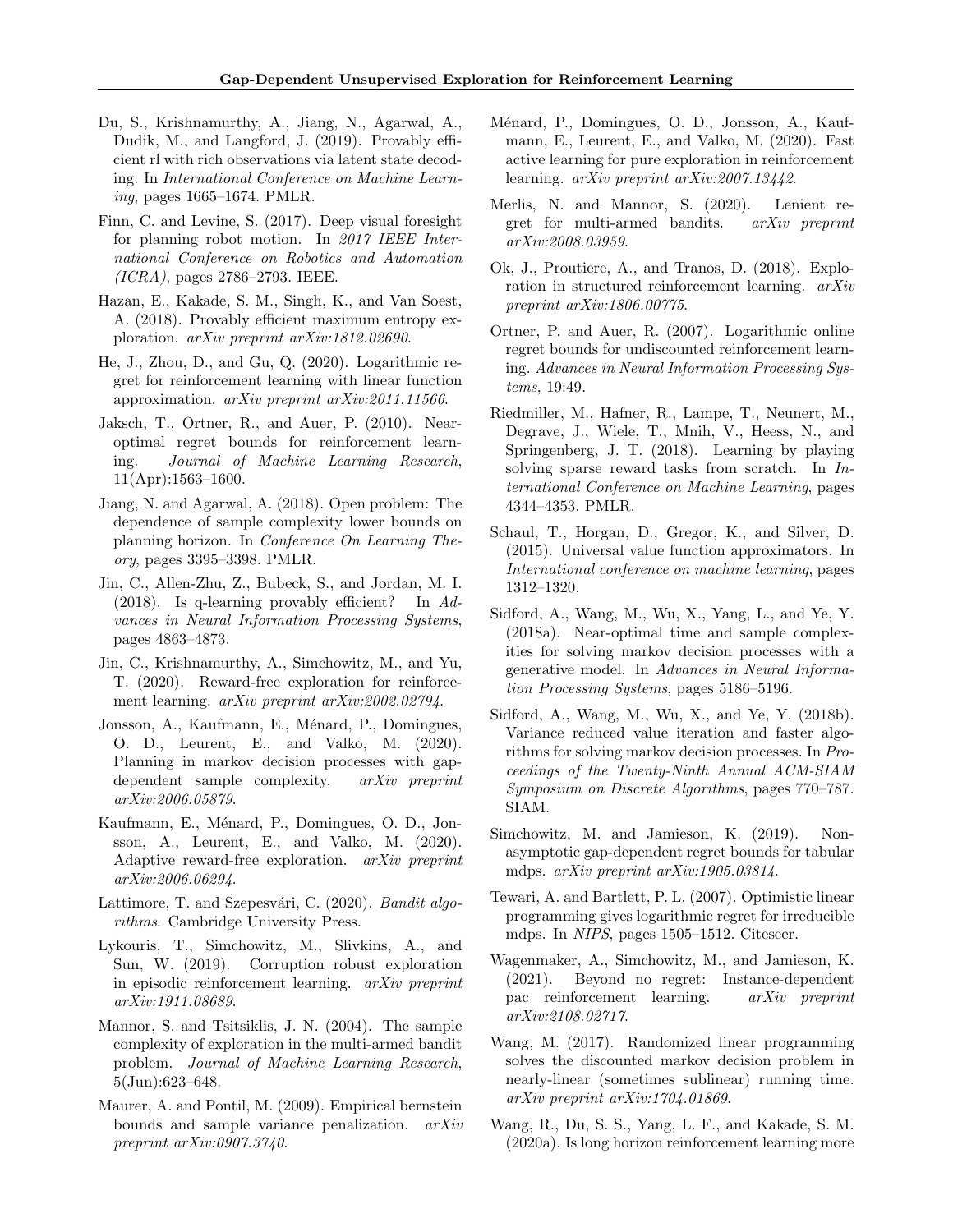difficult than short horizon reinforcement learning? arXiv preprint arXiv:2005.00527.

- <span id="page-10-5"></span>Wang, R., Du, S. S., Yang, L. F., and Salakhutdinov, R. (2020b). On reward-free reinforcement learning with linear function approximation. *arXiv preprint* arXiv:2006.11274.
- <span id="page-10-4"></span>Wu, J., Braverman, V., and Yang, L. F. (2021). Accommodating picky customers: Regret bound and exploration complexity for multi-objective reinforcement learning. The 35th Conference on Neural Information Processing Systems.
- <span id="page-10-1"></span>Xie, A., Ebert, F., Levine, S., and Finn, C. (2019). Improvisation through physical understanding: Using novel objects as tools with visual foresight. arXiv preprint arXiv:1904.05538.
- <span id="page-10-0"></span>Xie, A., Singh, A., Levine, S., and Finn, C. (2018). Few-shot goal inference for visuomotor learning and planning. In Conference on Robot Learning, pages 40–52. PMLR.
- <span id="page-10-7"></span>Xu, H., Ma, T., and Du, S. S. (2021). Finegrained gap-dependent bounds for tabular mdps via adaptive multi-step bootstrap. arXiv preprint arXiv:2102.04692.
- <span id="page-10-6"></span>Yang, K., Yang, L. F., and Du, S. S. (2020). qlearning with logarithmic regret. arXiv preprint arXiv:2006.09118.
- <span id="page-10-9"></span>Zanette, A. and Brunskill, E. (2019). Tighter problemdependent regret bounds in reinforcement learning without domain knowledge using value function bounds. In International Conference on Machine Learning, pages 7304–7312. PMLR.
- <span id="page-10-2"></span>Zhang, X., Singla, A., et al. (2020a). Task-agnostic exploration in reinforcement learning. arXiv preprint arXiv:2006.09497.
- <span id="page-10-3"></span>Zhang, Z., Du, S. S., and Ji, X. (2020b). Nearly minimax optimal reward-free reinforcement learning. arXiv preprint arXiv:2010.05901.
- <span id="page-10-8"></span>Zhang, Z., Ji, X., and Du, S. S. (2020c). Is reinforcement learning more difficult than bandits? a near-optimal algorithm escaping the curse of horizon. arXiv preprint arXiv:2009.13503.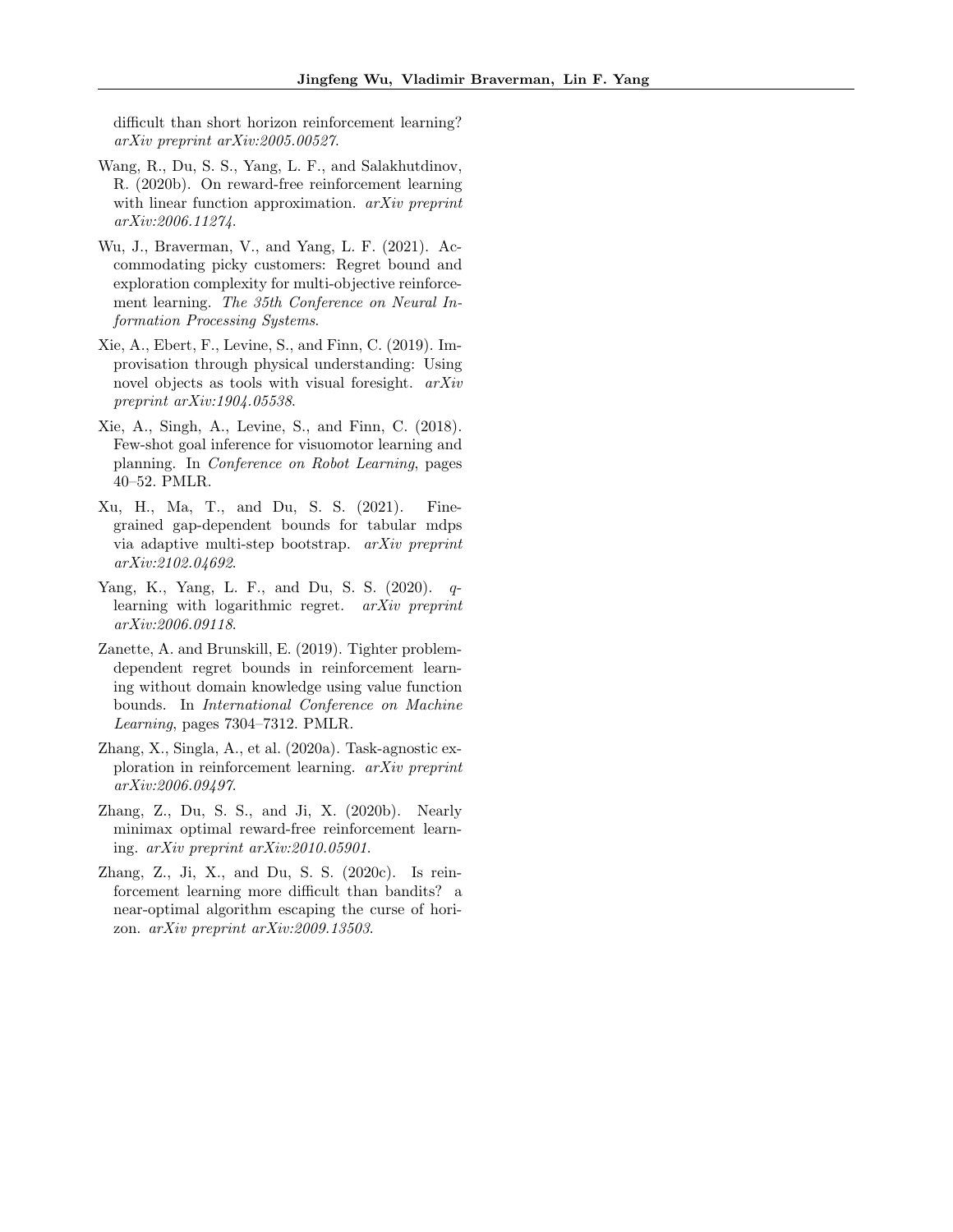

<span id="page-11-3"></span>Figure 2: An illustration of the fast task-agnostic exploration achieved by UCB-Clip. In the experiment we simulate a random MDP with  $H = 5, S = 10, A = 10$  and  $\rho = 0.4$ , and run UCB-Clip for  $K = 50,000$  episodes. The red curve shows the planning error of UCB-Clip, and the green dotted curve shows a minimax error rate. The plot shows that UCB-Clip achieves an improved rate for gap-dependent task-agnostic exploration.

# <span id="page-11-0"></span>A NUMERICAL SIMULATIONS

Figure [2](#page-11-3) illustrates the fast rate achieved by UCB-Clip for task-agnostic exploration on a benign MDP with constant minimum sub-optimality gap. The curve for UCB-Clip indicates the planning error of UCB-Clip when running on a random MDP with  $H = 5, S = 10, A = 10, \rho = 0.4$  and  $K = 50,000$ . By comparing with the minimax rate, we observe that UCB-Clip solves task-agnostic exploration with a faster rate, when the task has a constant minimum sub-optimality gap.

In this experiment, the random MDP can be regarded as a Grid World. It is generated as follows. The reward is 1 at a state  $x^*$  and is 0 otherwise. The initial state is fixed  $x_0 \neq x^*$  and cannot be revisited in the rest steps in one game.  $x^*$  can only be reached by taking an optimal action  $a^*$  at two states,  $x_0$  and  $x^*$ , where  $\mathbb{P}\{x^*|x_0, a^*\} = \rho$  and  $\mathbb{P}\{x^*|x^*, a^*\} = 1$ . Except for these constraints, the transition kernel is filled with random numbers uniformly distributed in  $(0, 1)$  and is then properly normalized. This MDP has a gap parameter  $\rho$ . In experiment the exploration bonus in Algorithm [1](#page-3-0) is simplified: only the first two terms are considered (which are leading terms) and absolute constants and logarithmic factors are set to be 1.

# <span id="page-11-2"></span>B PROOF OF THE UPPER BOUND (THEOREM [1\)](#page-4-3)

Our proof is inspired by [\(Simchowitz and Jamieson,](#page-9-10) [2019\)](#page-9-10) and [\(Wu et al.,](#page-10-4) [2021\)](#page-10-4).

**Preliminaries.** Let  $\pi^k$  be the planning policy at the k-th episode, i.e., a greedy policy that maximizes  $Q_h^k(x, a)$ . Let  $\bar{\pi}^k$  be the exploration policy at the k-th episode, i.e., a greedy policy given that maximizes  $\bar{Q}_h^k$  $\int_h^n(x,a)$ . Let  $w_h^k(x, a) := \mathbb{P}\left\{(x_h, a_h) = (x, a) \mid \bar{\pi}^k, \mathbb{P}\right\}$  and  $w^k(x, a) := \sum_h w_h^k(x, a)$ . In the following, if not otherwise noted, we define  $\iota := \log \frac{2HS^2AK}{\delta}$ .

Consider the following good events

<span id="page-11-1"></span>
$$
G_1 := \left\{ \forall x, a, h, k, \, \left| (\widehat{\mathbb{P}}^k - \mathbb{P}) V_{h+1}^*(x, a) \right| \le \sqrt{\frac{H^2}{2N^k(x, a)} \log \frac{2HSAK}{\delta}} \right\},\tag{G_1}
$$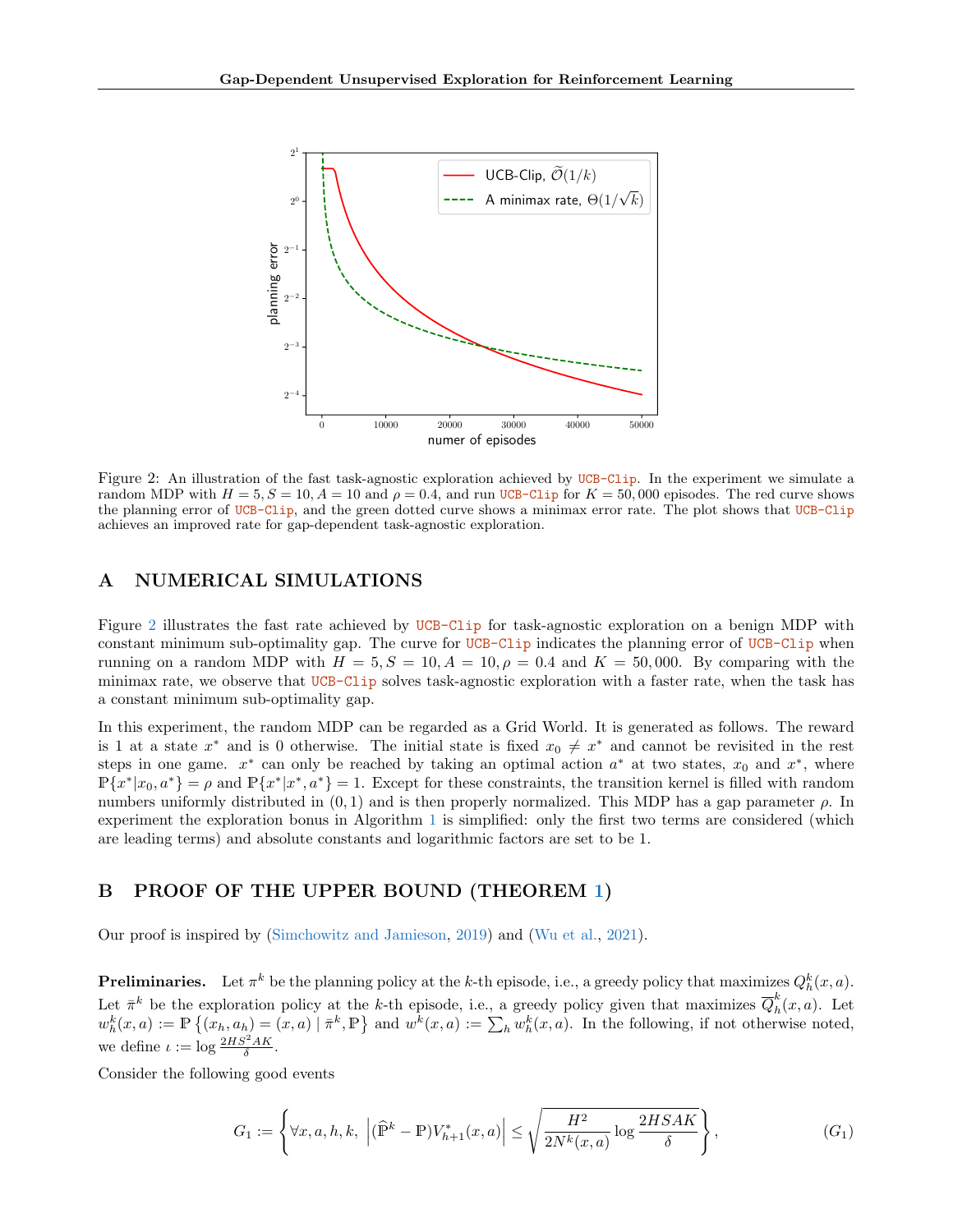$$
G_2 := \left\{ \forall x, a, y, k, \left| \hat{\mathbb{P}}^k(y \mid x, a) - \mathbb{P}(y \mid x, a) \right| \leq \right\}
$$

$$
\sqrt{\frac{2\mathbb{P}(y \mid x, a)}{N^k(x, a)} \log \frac{2S^2AK}{\delta}} + \frac{2}{3N^k(x, a)} \log \frac{2S^2AK}{\delta} \right\},
$$

$$
G_3 := \left\{ \forall x, a, y, k, \left| \hat{\mathbb{P}}^k(y \mid x, a) - \mathbb{P}(y \mid x, a) \right| \leq \right\}
$$

$$
\sqrt{\frac{2\hat{\mathbb{P}}^k(y \mid x, a)}{N^k(x, a)} \log \frac{2S^2AK}{\delta}} + \frac{7}{3N^k(x, a)} \log \frac{2S^2AK}{\delta} \right\},
$$

$$
G_4 := \left\{ \forall x, a, k, \ N^k(x, a) \geq \frac{1}{2} \sum_{j < k} w^j(x, a) - H \log \frac{HSA}{\delta} \right\}.
$$

$$
(G_4)
$$

<span id="page-12-6"></span>**Lemma 1** (The probability of good events).  $\mathbb{P}\{G_1 \cap G_2 \cap G_3 \cap G_4\} \geq 1-4\delta$ .

*Proof.* By Hoeffding's inequality and a union bound, we have that  $\mathbb{P}\{G_1\} \geq 1 - \delta$ .

By Bernstein's inequality, a union and that  $1 - \mathbb{P}(y \mid x, a) \leq 1$ , we have that  $\mathbb{P}\{G_2\} \geq 1 - \delta$ .

By empirical Bernstein's inequality [\(Maurer and Pontil,](#page-9-26) [2009\)](#page-9-26), a union bound and that  $1 - \widehat{P}^k(y | x, a) \le 1$ , we have that  $\mathbb{P}\left\{G_3\right\} \geq 1 - \delta$ .

According to Lemma F.4 by [\(Dann et al.,](#page-8-8) [2017\)](#page-8-8) and a union bound, we have that  $\mathbb{P}\{G_4\} \geq 1 - \delta$ .

Finally, a union bound over the four events proves the claim.

Planning Phase. Recall the planning bonus is set to be

<span id="page-12-2"></span>
$$
b^{k}(x,a) := \sqrt{\frac{H^{2} \iota}{2N^{k}(x,a)}}.
$$
\n(B.1)

<span id="page-12-5"></span> $\Box$ 

 $\Box$ 

<span id="page-12-3"></span>**Lemma 2** (Optimistic planning). If  $G_1$  holds, then  $Q_h^k(x, a) \geq Q_h^*(x, a)$  for every  $k, h, x, a$ .

*Proof.* We prove it by induction. Clearly the hypothesis holds for  $H + 1$ ; now suppose that  $Q_{h+1}^k(x, a) \ge$  $Q_{h+1}^*(x, a)$ , and consider h. From Algorithm [2,](#page-4-0) we see that

<span id="page-12-1"></span>
$$
Q_h^k(x, a) := H \wedge \left( r_h(x, a) + b^k(x, a) + \widehat{\mathbb{P}}^k V_{h+1}^k(x, a) \right). \tag{B.2}
$$

If  $Q_h^k(x, a) = H$ , then  $Q_h^k(x, a) = H \geq Q_h^*(x, a)$ ; otherwise, we have that

$$
Q_h^k(x, a) - Q_h^*(x, a) = r_h(x, a) + b^k(x, a) + \hat{\mathbb{P}}^k V_{h+1}^k(x, a) - r_h(x, a) - \mathbb{P}V_{h+1}^*(x, a)
$$
  
=  $b^k(x, a) + \hat{\mathbb{P}}^k V_{h+1}^k(x, a) - \mathbb{P}V_{h+1}^*(x, a)$   
 $\ge b^k(x, a) + (\hat{\mathbb{P}}^k - \mathbb{P})V_{h+1}^*(x, a)$  (since  $Q_{h+1}^k(x, a) \ge Q_{h+1}^*(x, a)$ )  
 $\ge 0$  (since  $G_1$  holds).

These complete our induction.

Let us denote the *optimistic surplus* [\(Simchowitz and Jamieson,](#page-9-10) [2019\)](#page-9-10) as

<span id="page-12-0"></span>
$$
E_h^k(x, a) := Q_h^k(x, a) - (r_h(x, a) + \mathbb{P} V_{h+1}^k(x, a)).
$$
\n(B.3)

<span id="page-12-4"></span>**Lemma 3** (Optimistic surplus bound). If  $G_1$ ,  $G_2$  and  $G_3$  hold, then for every  $k, h, x, a$ ,

$$
E_h^k(x, a) \le H \wedge \left( \sqrt{\frac{2H^2\iota}{N^k(x, a)}} + \frac{HS\iota}{N^k(x, a)} + \mathbb{E}_{\pi^k, \mathbb{P}} \sum_{t \ge h+1} \left( \frac{4e^2H^3\iota}{N^k(x_t, a_t)} + \frac{8e^2H^5S^2\iota^2}{\left(N^k(x_t, a_t)\right)^2} \right) \right).
$$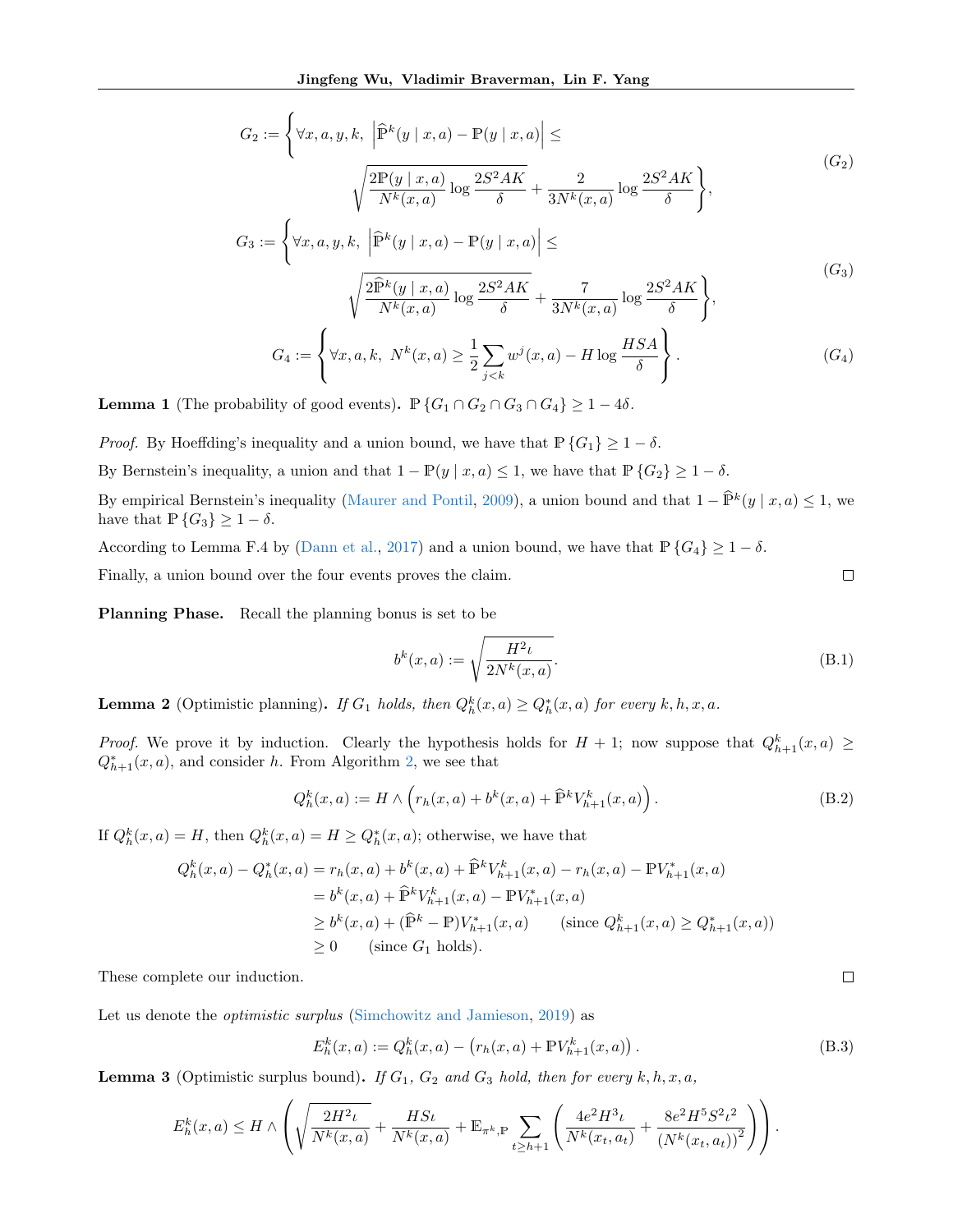*Proof.* By [\(B.3\)](#page-12-0) and [\(B.2\)](#page-12-1) we have  $E_h^k(x, a) \leq Q_h^k(x, a) \leq H$ . As for the second bound, note that

$$
E_h^k(x, a) = Q_h^k(x, a) - (r_h(x, a) + \mathbb{P}V_{h+1}^k(x, a)) \quad \text{(use (B.3))}
$$
  
\n
$$
\le r_h(x, a) + b^k(x, a) + \hat{\mathbb{P}}^k V_{h+1}^k(x, a) - r_h(x, a) - \mathbb{P}V_{h+1}^k(x, a) \quad \text{(use (B.2))}
$$
  
\n
$$
= b^k(x, a) + (\hat{\mathbb{P}}^k - \mathbb{P})V_{h+1}^*(x, a) + (\hat{\mathbb{P}}^k - \mathbb{P})(V_{h+1}^k - V_{h+1}^*)(x, a)
$$
  
\n
$$
\le 2b^k(x, a) + (\hat{\mathbb{P}}^k - \mathbb{P})(V_{h+1}^k - V_{h+1}^*)(x, a) \quad \text{(use (B.1) and that } G_1 \text{ holds)}
$$
  
\n
$$
\le \sqrt{\frac{2H^2\iota}{N^k(x, a)}} + \frac{HS\iota}{N^k(x, a)} + \mathbb{P}(V_{h+1}^k - V_{h+1}^*)^2(x, a). \quad \text{(use Lemma 4)}
$$
 (B.4)

We next bound  $V_h^k(x) - V_h^*(x)$  by

$$
V_h^k(x) - V_h^*(x) \le Q_h^k(x, a) - Q_h^*(x, a) \qquad \text{(set } a = \pi^k(x))
$$
  
\n
$$
\le b^k(x, a) + \hat{P}^k V_{h+1}^k(x, a) - \mathbb{P}V_{h+1}^*(x, a) \qquad \text{(use (B.2))}
$$
  
\n
$$
= \left(b^k + \mathbb{P}\left(V_{h+1}^k - V_{h+1}^*\right) + (\hat{P}^k - \mathbb{P}\right)\left(V_{h+1}^k - V_{h+1}^*\right) + (\hat{P}^k - \mathbb{P})V_{h+1}^*\right)(x, a)
$$
  
\n
$$
\le \left(2b^k + \mathbb{P}\left(V_{h+1}^k - V_{h+1}^*\right) + (\hat{P}^k - \mathbb{P}\right)\left(V_{h+1}^k - V_{h+1}^*\right)\right)(x, a) \quad \text{(use (B.1) and } G_1)
$$
  
\n
$$
\le \sqrt{\frac{2H^2\iota}{N^k(x, a)}} + \left(1 + \frac{1}{H}\right)\mathbb{P}\left(V_{h+1}^k - V_{h+1}^*\right)(x, a) + \frac{2H^2St}{N^k(x, a)}.
$$
  
\nuse Lemma 4)

Solving the recursion we obtain

<span id="page-13-1"></span>
$$
V_h^k(x) - V_h^*(x) \le e \cdot \mathbb{E}_{\pi^k, \mathbb{P}} \sum_{t \ge h} \left( \sqrt{\frac{2H^2 \iota}{N^k(x_t, a_t)}} + \frac{2H^2 St}{N^k(x_t, a_t)} \right),
$$

where  $x_h = x$ . This implies that

$$
(V_h^k(x) - V_h^*(x))^2 \le \left(\mathbb{E}_{\pi^k, \mathbb{P}} \sum_{t \ge h} \left( \sqrt{\frac{2e^2H^2\iota}{N^k(x_t, a_t)}} + \frac{2eH^2S\iota}{N^k(x_t, a_t)} \right) \right)^2
$$
  
\n
$$
\le \mathbb{E}_{\pi^k, \mathbb{P}} \left( \sum_{t \ge h} \sqrt{\frac{2e^2H^2\iota}{N^k(x_t, a_t)}} + \frac{2eH^2S\iota}{N^k(x_t, a_t)} \right)^2 \qquad ((\cdot)^2 \text{ is convex})
$$
  
\n
$$
\le H \cdot \mathbb{E}_{\pi^k, \mathbb{P}} \sum_{t \ge h} \left( \sqrt{\frac{2e^2H^2\iota}{N^k(x_t, a_t)}} + \frac{2eH^2S\iota}{N^k(x_t, a_t)} \right)^2 \qquad \text{(Cauchy–Schwarz)}
$$
  
\n
$$
\le \mathbb{E}_{\pi^k, \mathbb{P}} \sum_{t \ge h} \left( \frac{4e^2H^3\iota}{N^k(x_t, a_t)} + \frac{8e^2H^5S^2\iota^2}{(N^k(x_t, a_t))^2} \right),
$$

inserting which to [\(B.4\)](#page-13-1) we have that

$$
E_h^k(x, a) \le \sqrt{\frac{2H^2\iota}{N^k(x, a)}} + \frac{HS\iota}{N^k(x, a)} + \mathbb{E}_{\pi^k, \mathbb{P}} \sum_{t \ge h+1} \left( \frac{4e^2H^3\iota}{N^k(x_t, a_t)} + \frac{8e^2H^5S^2\iota^2}{(N^k(x_t, a_t))^2} \right),
$$

where  $(x_h, a_h) = (x, a)$ . The two upper bounds on  $E_h^k(x, a)$  together complete the proof.

<span id="page-13-0"></span>**Lemma 4** (Bounds for the lower order term). If  $G_2$  and  $G_3$  hold, we have that for every  $V_1, V_2$  such that  $0 \leq V_1(x) \leq V_2(x) \leq M$  and for every  $k, x, a$ , the following inequalities hold:

$$
\left| (\widehat{\mathbb{P}}^k - \mathbb{P})(V_2 - V_1)(x, a) \right| \le \mathbb{P} (V_2 - V_1)^2 (x, a) + \frac{MS\iota}{N^k(x, a)};
$$
  

$$
\left| (\widehat{\mathbb{P}}^k - \mathbb{P})(V_2 - V_1)(x, a) \right| \le \frac{1}{H} \mathbb{P} (V_2 - V_1)(x, a) + \frac{2MHS\iota}{N^k(x, a)};
$$
  

$$
\left| (\widehat{\mathbb{P}}^k - \mathbb{P})(V_2 - V_1)(x, a) \right| \le \frac{1}{H} \widehat{\mathbb{P}}^k (V_2 - V_1)(x, a) + \frac{3MHS\iota}{N^k(x, a)}.
$$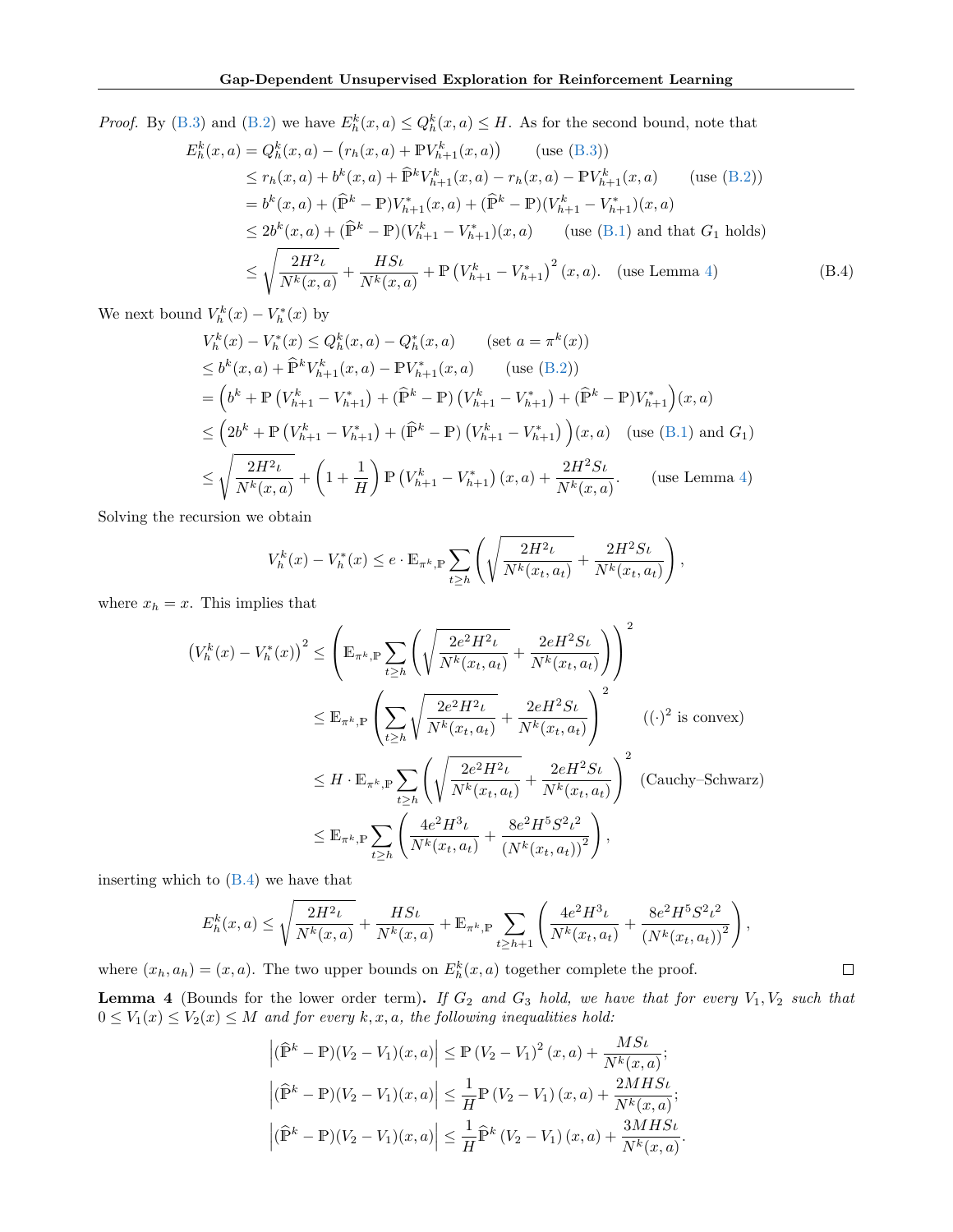*Proof.* For simplicity let us denote  $p(y) := \mathbb{P}(y | x, a)$  and  $\hat{p}(y) := \hat{\mathbb{P}}^k(y | x, a)$ . For the first inequality,

$$
\left| (\widehat{\mathbb{P}}^{k} - \mathbb{P})(V_{2} - V_{1})(x, a) \right| \leq \sum_{y \in S} \left| \widehat{p}^{k}(y) - p(y) \right| (V_{2}(y) - V_{1}(y))
$$
\n
$$
\leq \sum_{y \in S} \left( \sqrt{\frac{2p(y)\iota}{N^{k}(x, a)}} + \frac{2\iota}{3N^{k}(x, a)} \right) (V_{2}(y) - V_{1}(y)) \qquad \text{(since } G_{2} \text{ holds})
$$
\n
$$
\leq \sum_{y \in S} \sqrt{\frac{2\iota}{N^{k}(x, a)}} \cdot \sqrt{p(y) (V_{2}(y) - V_{1}(y))^{2}} + \frac{2MS\iota}{3N^{k}(x, a)}
$$
\n
$$
\leq \sum_{y \in S} \left( \frac{\iota}{N^{k}(x, a)} + p(y) (V_{2}(y) - V_{1}(y))^{2} \right) + \frac{2MS\iota}{3N^{k}(x, a)} \qquad \text{(use } \sqrt{ab} \leq a + b)
$$
\n
$$
\leq \mathbb{P} (V_{2} - V_{1})^{2}(x, a) + \frac{MS\iota}{N^{k}(x, a)}.
$$

For the second inequality,

$$
\left| (\widehat{\mathbb{P}}^k - \mathbb{P})(V_2 - V_1)(x, a) \right| \leq \sum_{y \in S} \left| \widehat{p}^k(y) - p(y) \right| (V_2(y) - V_1(y))
$$
  
\n
$$
\leq \sum_{y \in S} \left( \sqrt{\frac{2p(y)\iota}{N^k(x, a)}} + \frac{2\iota}{3N^k(x, a)} \right) (V_2(y) - V_1(y)) \qquad \text{(since } G_2 \text{ holds)}
$$
  
\n
$$
\leq \sum_{y \in S} \left( \frac{p(y)}{H} + \frac{H\iota}{2N^k(x, a)} + \frac{2\iota}{3N^k(x, a)} \right) (V_2(y) - V_1(y)) \qquad \text{(use } \sqrt{ab} \leq \frac{1}{2}(a + b))
$$
  
\n
$$
\leq \sum_{y \in S} \frac{p(y)}{H} (V_2(y) - V_1(y)) + \frac{2MHS\iota}{N^k(x, a)}
$$
  
\n
$$
= \frac{1}{H} \mathbb{P} (V_2 - V_1)(x, a) + \frac{2MHS\iota}{N^k(x, a)}.
$$

The third inequality is proved in a same way as the second inequality, except that in the second step we use event  $G_3$  rather than  $G_2$ .  $\Box$ 

<span id="page-14-2"></span>**Lemma 5** (Half-clip trick). If  $G_1$  holds, then for every  $k$ ,

$$
V_1^*(x_1) - V_1^{\pi^k}(x_1) \leq 2 \cdot \mathbb{E}_{\pi^k, \mathbb{P}} \sum_{h=1}^H \text{clip}_{\frac{\rho}{2H}}[E_h^k(x_h, a_h)].
$$

Proof. Following [\(Simchowitz and Jamieson,](#page-9-10) [2019\)](#page-9-10), let us consider

<span id="page-14-1"></span>
$$
\ddot{E}_h^k(x,a) := \text{clip}_{\frac{\rho}{2H}}[E_h^k(x,a)] = E_h^k(x,a) \cdot \mathbb{1}\left[E_h^k(x,a) \ge \frac{\rho}{2H}\right] \ge 0
$$
\n(B.5)

and

$$
\begin{cases} \ddot{V}_{h}^{k}(x):=\ddot{Q}_{h}^{k}(x,\pi^{k}(x)), \\ \ddot{Q}_{h}^{k}(x,a):=r_{h}(x,a)+\ddot{E}_{h}^{k}(x,a)+\mathbb{P}\ddot{V}_{h+1}^{k}(x,a). \end{cases}
$$

Notice that

<span id="page-14-0"></span>
$$
V_h^k(x) - V_h^{\pi^k}(x) = \mathbb{E}_{\pi^k \cdot \mathbb{P}} \sum_{t \ge h} E_t^k(x_t, a_t),
$$
 (B.6)

$$
\ddot{V}_h^k(x) - V_h^{\pi^k}(x) = \mathbb{E}_{\pi^k, \mathbb{P}} \sum_{t \ge h} \ddot{E}_t^k(x_t, a_t) \ge 0,
$$
\n(B.7)

then we immediately see that

$$
\ddot{V}_h^k(x) - V_h^{\pi^k}(x) \ge \mathbb{E}_{\pi^k \cdot \mathbb{P}} \sum_{t \ge h} \left( E_t^k(x_t, a_t) - \frac{\rho}{2H} \right) = V_h^k(x) - V_h^{\pi^k}(x) - \frac{H - h + 1}{H} \cdot \frac{\rho}{2}
$$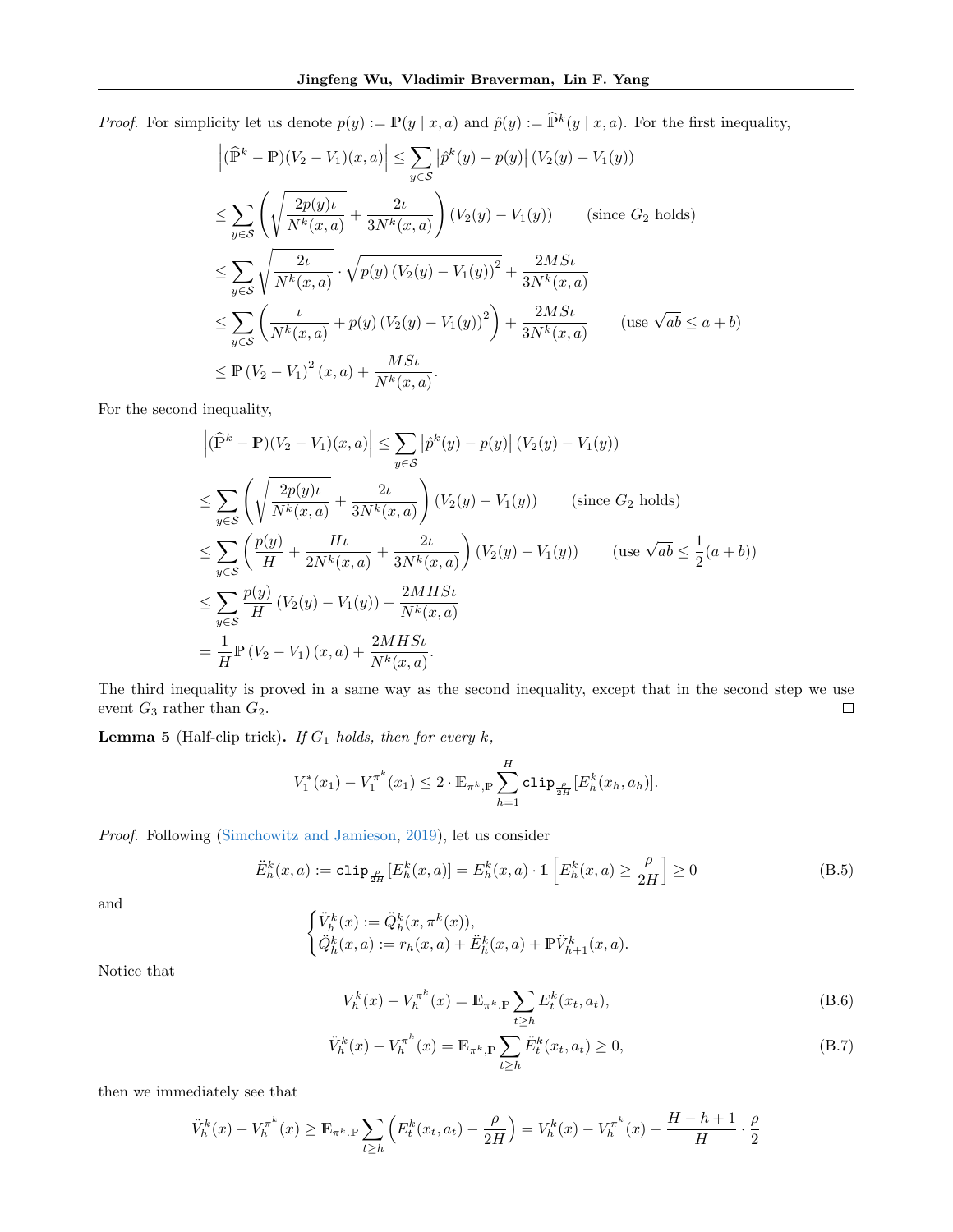$$
\geq V_h^k(x) - V_h^{\pi^k}(x) - \frac{\rho}{2}.\tag{B.8}
$$

Given a sequence of a random trajectory  $\{x_h, a_h\}_{h=1}^H$  induced by policy  $\pi^k$  and  $\mathbb{P}$ , let  $F_h$  be the event such that

<span id="page-15-0"></span>
$$
F_h := \{ a_h \notin \pi_h^*(x_h), \ \forall t < h, \ a_t \in \pi_t^*(x_t) \}.
$$

Clearly  ${F_h}_{h=1}^{H+1}$  are disjoint and form a partition for the sample space of the random trajectory induced by policy  $\pi^k$ . Then we have that

$$
V_1^*(x_1) - V_1^{\pi^k}(x_1) = \mathbb{E}_{\pi^k, \mathbb{P}} \sum_{h=1}^H \mathbb{1} [F_h] \left( V_1^*(x_1) - V_1^{\pi^k}(x_1) \right) + 0
$$
  

$$
= \mathbb{E}_{\pi^k, \mathbb{P}} \sum_{h=1}^H \mathbb{1} [F_h] \left( V_h^*(x_h) - V_h^{\pi^k}(x_h) \right)
$$
  

$$
= \mathbb{E}_{\pi^k, \mathbb{P}} \sum_{h=1}^H \mathbb{1} [F_h] \left( \text{gap}_h(x_h, a_h) + Q_h^*(x_h, a_h) - V_h^{\pi^k}(x_h) \right),
$$

where  $\text{gap}_h(x_h, a_h) \ge \rho > 0$  under  $F_h$  (since  $a_h \notin \pi_h^*(x_h)$ ). Similarly we have that

$$
\ddot{V}_{1}^{k}(x_{1}) - V_{1}^{\pi^{k}}(x_{1}) = \mathbb{E}_{\pi^{k},\mathbb{P}} \sum_{h=1}^{H} \mathbb{1} \left[ F_{h} \right] \left( \ddot{V}_{1}^{k}(x_{1}) - V_{1}^{\pi^{k}}(x_{1}) \right) + \mathbb{1} \left[ F_{H+1} \right] \left( \ddot{V}_{1}^{k}(x_{1}) - V_{1}^{\pi^{k}}(x_{1}) \right)
$$
\n
$$
\geq \mathbb{E}_{\pi^{k},\mathbb{P}} \sum_{h=1}^{H} \mathbb{1} \left[ F_{h} \right] \left( \ddot{V}_{h}^{k}(x_{h}) - V_{h}^{\pi^{k}}(x_{h}) \right) \qquad \text{(use (B.7) and (B.5))}
$$
\n
$$
\geq \mathbb{E}_{\pi^{k},\mathbb{P}} \sum_{h=1}^{H} \mathbb{1} \left[ F_{h} \right] \left( V_{h}^{k}(x_{h}) - V_{h}^{\pi^{k}}(x_{h}) - \frac{\rho}{2} \right) \qquad \text{(use (B.8))}
$$
\n
$$
\geq \mathbb{E}_{\pi^{k},\mathbb{P}} \sum_{h=1}^{H} \mathbb{1} \left[ F_{h} \right] \left( V_{h}^{*}(x_{h}) - V_{h}^{\pi^{k}}(x_{h}) - \frac{1}{2} \text{gap}_{h}(x_{h}, a_{h}) \right)
$$
\n
$$
\text{(use Lemma 2, and that } \text{gap}_{h}(x_{h}, a_{h}) \geq \rho \text{ under } F_{h})
$$
\n
$$
= \mathbb{E}_{\pi^{k},\mathbb{P}} \sum_{h=1}^{H} \mathbb{1} \left[ F_{h} \right] \left( \frac{1}{2} \text{gap}_{h}(x_{h}, a_{h}) + Q_{h}^{*}(x_{h}, a_{h}) - V_{h}^{\pi^{k}}(x_{h}) \right)
$$
\n
$$
\geq \frac{1}{2} \mathbb{E}_{\pi^{k},\mathbb{P}} \sum_{h=1}^{H} \mathbb{1} \left[ F_{h} \right] \left( \text{gap}_{h}(x_{h}, a_{h}) + Q_{h}^{*}(x_{h}, a_{h}) - V_{h}^{\
$$

The above inequality plus [\(B.7\)](#page-14-0) [\(B.5\)](#page-14-1) completes the proof.

<span id="page-15-1"></span>Lemma 6. If  $G_1$ ,  $G_2$  and  $G_3$  hold, then

$$
V_1^*(x_1) - V_1^{\pi^k}(x_1) \le
$$
  

$$
\mathbb{E}_{\pi^k, \mathbb{P}} \sum_{h=1}^H \left( \text{clip}_{\frac{\rho}{2H}} \left[ \sqrt{\frac{8H^2 \iota}{N^k(x_h, a_h)}} \right] + \frac{120(H^3 + S)H \iota}{N^k(x_h, a_h)} + \frac{240H^6 S^2 \iota^2}{(N^k(x_h, a_h))^2} \right).
$$

Proof. We proceed the proof as follows:

$$
V_1^*(x_1) - V_1^{\pi^k}(x_1) \le 2 \cdot \mathbb{E}_{\pi^k, \mathbb{P}} \sum_{h=1}^H \text{clip}_{\frac{\rho}{2H}} [E_h^k(x_h, a_h)] \qquad \text{(use Lemma 5)}
$$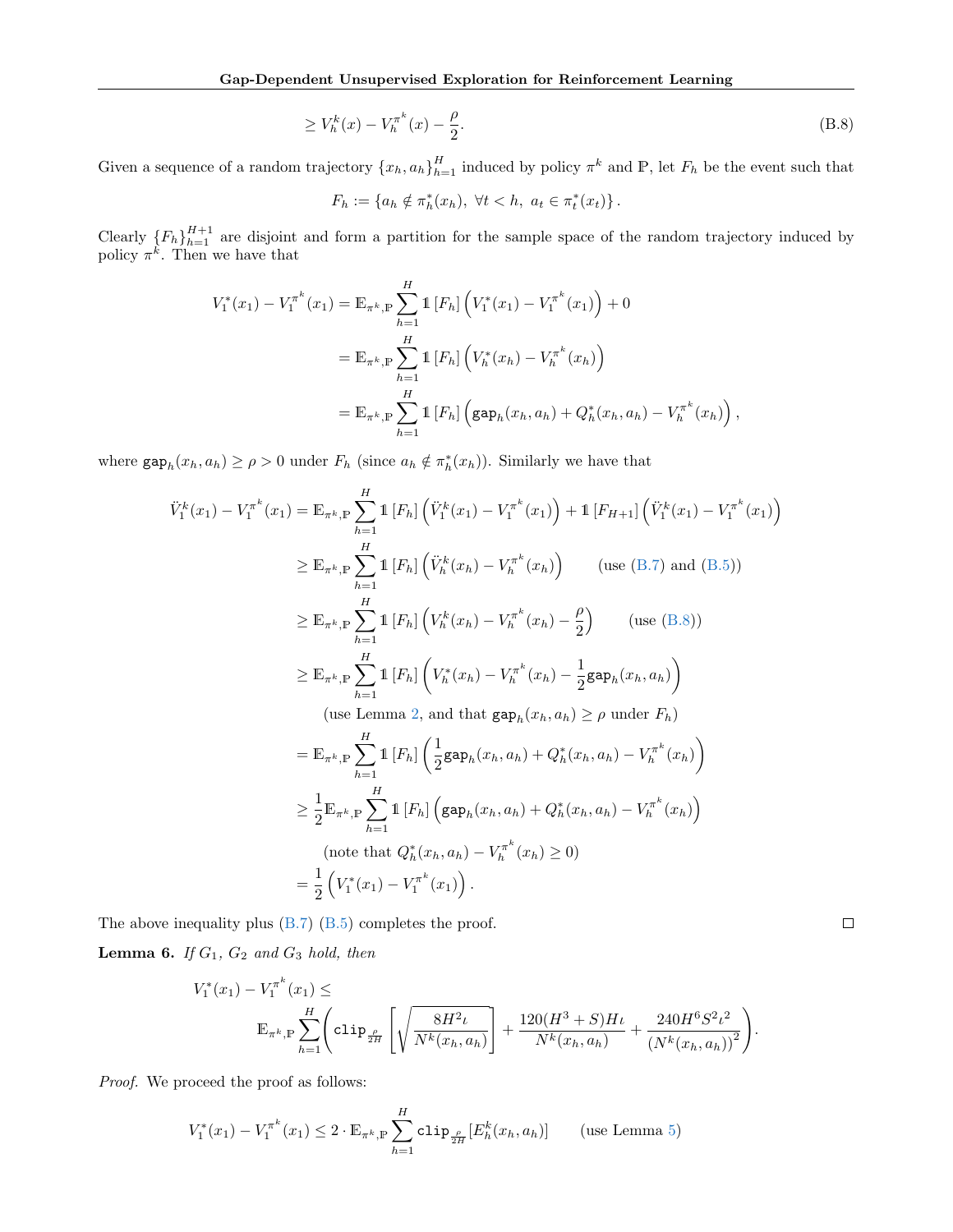$$
\leq 2 \cdot \mathbb{E}_{\pi^{k},\mathbb{P}} \sum_{h=1}^{H} \text{clip}_{\frac{\rho}{2H}} \left[ \sqrt{\frac{2H^{2} \iota}{N^{k}(x,a)}} + \frac{H S \iota}{N^{k}(x,a)} \right. \\
\left. + \mathbb{E}_{\pi^{k},\mathbb{P}} \sum_{t \geq h+1} \left( \frac{4e^{2}H^{3} \iota}{N^{k}(x_{t},a_{t})} + \frac{8e^{2}H^{5} S^{2} \iota^{2}}{(N^{k}(x_{t},a_{t}))^{2}} \right) \right] \qquad \text{(use Lemma 3)}
$$
\n
$$
\leq 2 \cdot \mathbb{E}_{\pi^{k},\mathbb{P}} \sum_{h=1}^{H} \left\{ \text{clip}_{\frac{\rho}{4H}} \left[ \sqrt{\frac{2H^{2} \iota}{N^{k}(x_{h},a_{h})}} + \frac{2H S \iota}{N^{k}(x_{h},a_{h})} \right. \\
\left. + \mathbb{E}_{\pi^{k},\mathbb{P}} \sum_{t \geq h+1} \left( \frac{8e^{2}H^{3} \iota}{N^{k}(x_{t},a_{t})} + \frac{16e^{2}H^{5} S^{2} \iota^{2}}{(N^{k}(x_{t},a_{t}))^{2}} \right) \right\} \qquad \text{(use Lemma 11)}
$$
\n
$$
\leq 2 \cdot \mathbb{E}_{\pi^{k},\mathbb{P}} \sum_{h=1}^{H} \left\{ \text{clip}_{\frac{\rho}{4H}} \left[ \sqrt{\frac{2H^{2} \iota}{N^{k}(x_{h},a_{h})}} + \frac{2H S \iota}{N^{k}(x_{h},a_{h})} \right. \right\}
$$
\n
$$
+ 2H \cdot \mathbb{E}_{\pi^{k},\mathbb{P}} \sum_{t=1}^{H} \left( \frac{8e^{2}H^{3} \iota}{N^{k}(x_{t},a_{t})} + \frac{16e^{2}H^{5} S^{2} \iota^{2}}{(N^{k}(x_{t},a_{t}))^{2}} \right)
$$
\n
$$
= \mathbb{E}_{\pi^{k},\mathbb{P}} \sum_{h=1}^{H} \left( \text{clip}_{\frac{\rho}{2H}} \left[ \sqrt{\frac{8H^{2} \iota}{N
$$

Exploration Phase. Recall the exploration bonus in Algorithm [1](#page-3-0) is defined as

<span id="page-16-3"></span>
$$
c^{k}(x,a) := \text{clip}_{\frac{\rho}{2H}}\left[\sqrt{\frac{8H^{2}\iota}{N^{k}(x,a)}}\right] + \frac{120(H+S)H^{3}\iota}{N^{k}(x,a)} + \frac{240H^{6}S^{2}\iota^{2}}{(N^{k}(x,a))^{2}},
$$
(B.9)

and the exploration value function in Algorithm [1](#page-3-0) is given by

<span id="page-16-0"></span>
$$
\begin{cases} \overline{V}_h^k(x) = \max_a \overline{Q}_h^k(x, a), \\ \overline{Q}_h^k(x, a) = H \wedge \left( c^k(x, a) + \widehat{\mathbb{P}}^k \overline{V}_{h+1}^k(x, a) \right). \end{cases}
$$
 (B.10)

 $\Box$ 

<span id="page-16-2"></span><span id="page-16-1"></span> $\Box$ 

Let us also define the following population and empirical bonus value functions (for some policy  $\pi$ ):

$$
\begin{cases}\n\widetilde{V}_h^{k,\pi}(x) = \widetilde{Q}_h^{k,\pi}(x,\pi(x)), \\
\widetilde{Q}_h^{k,\pi}(x,a) = H \wedge \left(c^k(x,a) + \mathbb{P}\widetilde{V}_{h+1}^{k,\pi}(x,a)\right); \n\end{cases}
$$
\n(B.11)

$$
\begin{cases} \nabla_h^{k,\pi}(x) = \overline{Q}_h^{k,\pi}(x,\pi(x)),\\ \nabla_h^{k,\pi}(x,a) = H \wedge \left( c^k(x,a) + \widehat{\mathbb{P}}^k \overline{V}_{h+1}^{k,\pi}(x,a) \right). \end{cases}
$$
\n(B.12)

<span id="page-16-5"></span>**Lemma 7** (Exploration value function maximizes empirical bonus value functions). For every  $\pi$  and every  $k, h, x, a,$ 

$$
\overline{Q}_h^{k,\pi}(x,a) \le \overline{Q}_h^k(x,a) \quad \text{and} \quad \overline{V}_h^{k,\pi}(x) \le \overline{V}_h^k(x).
$$

Proof. Use induction and  $(B.10)$   $(B.12)$ .

<span id="page-16-4"></span>**Lemma 8** (Planning error is upper bounded by population bonus value function). For every  $\pi^k$ 

$$
V_1^*(x_1) - V_1^{\pi^k}(x_1) \le \widetilde{V}_1^{k, \pi^k}(x_1). \tag{B.13}
$$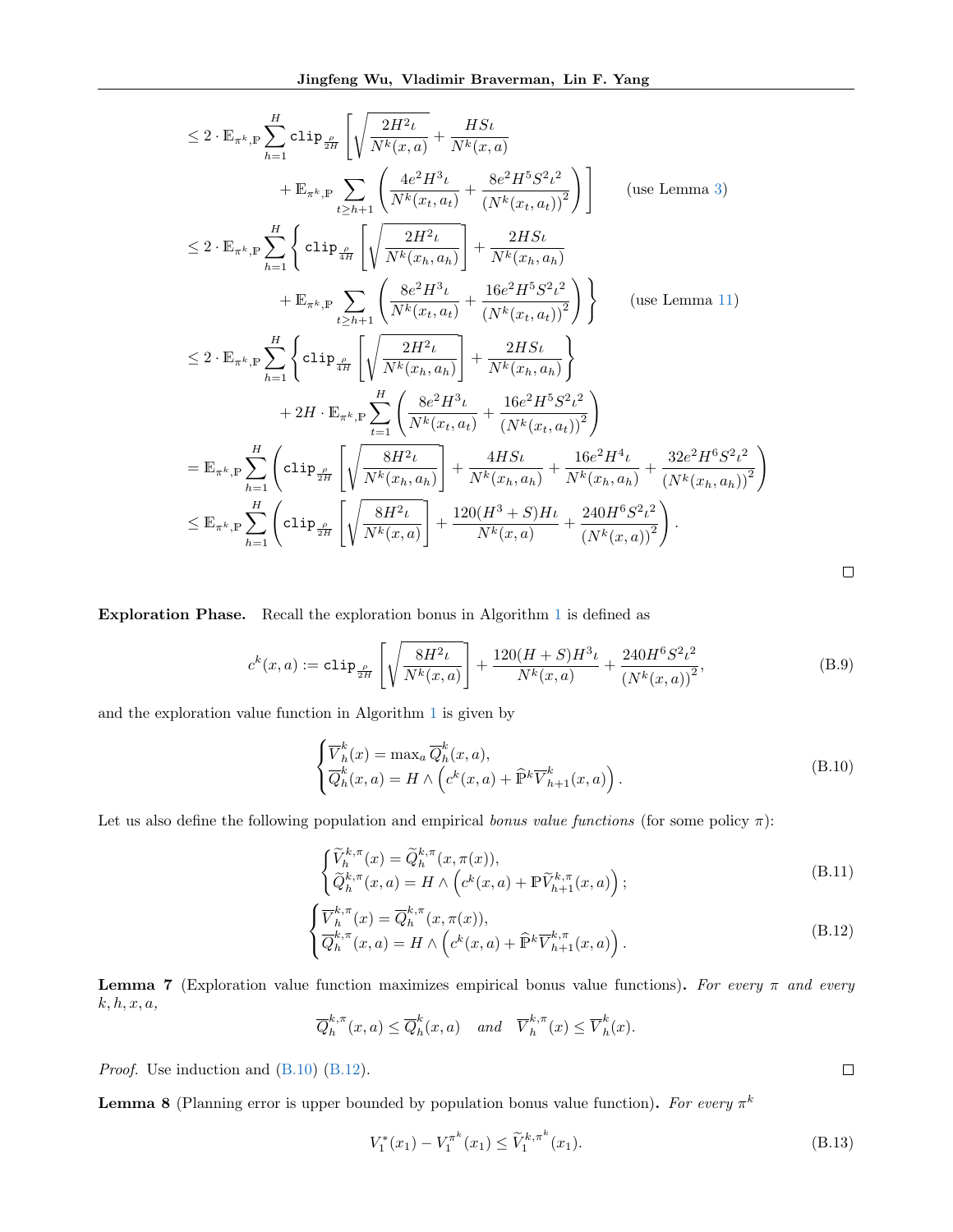Proof. Let  $\mathcal{A}_h$  be the  $\sigma$ -field generated by  $\{x_1, a_1, \ldots, x_h, a_h\}$  (induced by  $\pi^k$  and P). For simplicity, denote  $\mathbb{E}_{\geq h}[\cdot] := \mathbb{E}[\cdot \mid \mathcal{A}_{h-1}],$  i.e., taking conditional expectation given a trajectory  $\{x_1, a_1, \ldots, x_{h-1}, a_{h-1}\}.$  Then  $\mathbb{E}_{\geq 1}[\cdot]$  is taking the full expectation. From  $(B.11)$  we obtain

$$
\mathbb{E}_{\geq h} \left[ \widetilde{Q}_{h}^{k,\pi^{k}}(x_{h}, a_{h}) \right] = \mathbb{E}_{\geq h} \left[ H \wedge \left( c(x_{h}, a_{h}) + \mathbb{E}_{\geq h+1} \left[ \widetilde{V}_{h+1}^{k,\pi^{k}}(x_{h+1}) \right] \right) \right]
$$
\n
$$
= \mathbb{E}_{\geq h} \left[ H \wedge \left( c(x_{h}, a_{h}) + \mathbb{E}_{\geq h+1} \left[ \widetilde{Q}_{h+1}^{k,\pi^{k}}(x_{h+1}, a_{h+1}) \right] \right) \right]
$$
\n
$$
= \mathbb{E}_{\geq h} \left[ H \wedge \mathbb{E}_{\geq h+1} \left[ c(x_{h}, a_{h}) + \widetilde{Q}_{h+1}^{k,\pi^{k}}(x_{h+1}, a_{h+1}) \right] \right]
$$
\n
$$
\geq \mathbb{E}_{\geq h} \mathbb{E}_{t \geq h+1} \left[ H \wedge \left( c(x_{h}, a_{h}) + \widetilde{Q}_{h+1}^{k,\pi^{k}}(x_{h+1}, a_{h+1}) \right) \right] \qquad (H \wedge \text{ is concave})
$$
\n
$$
= \mathbb{E}_{\geq h} \left[ H \wedge \left( c(x_{h}, a_{h}) + \widetilde{Q}_{h+1}^{k,\pi^{k}}(x_{h+1}, a_{h+1}) \right) \right].
$$

Recursively applying the above relation, and using a fact that

$$
H \wedge (a + H \wedge b) = H \wedge (a + b) \text{ for } a, b \ge 0,
$$

we obtain that

$$
\widetilde{V}_1^{k,\pi^k}(x_1) = \mathbb{E}_{\geq 1}\left[\widetilde{Q}_1^{k,\pi^k}(x_1,a_1)\right] \geq \mathbb{E}_{\geq 1}\left[H \wedge \sum_{h=1}^H c(x_h,a_h)\right] = \mathbb{E}_{\pi^k,\mathbb{P}}\left[H \wedge \sum_{h=1}^H c(x_h,a_h)\right].
$$

Finally, by Lemma [6](#page-15-1) and that  $V_1^*(x_1) - V_1^{\pi^k}(x_1) \leq H = \mathbb{E}_{\pi^k, \mathbb{P}}[H]$ , we have that

$$
V_1^*(x_1) - V_1^{\pi^k}(x_1) \leq \mathbb{E}_{\pi^k, \mathbb{P}} \left[ H \wedge \sum_{h=1}^H c(x_h, a_h) \right] \leq \widetilde{V}_1^{k, \pi^k}(x_1),
$$

which completes our proof.

<span id="page-17-0"></span>**Lemma 9** (Empirical vs. population bonus value functions). If  $G_2$  and  $G_3$  hold, then for every k and for every policy  $\pi$ , we have that

$$
\frac{1}{e} \cdot \overline{V}_1^{k,\pi}(x_1) \le \widetilde{V}_1^{k,\pi}(x_1) \le e \cdot \overline{V}_1^{k,\pi}(x_1).
$$

*Proof.* For the second inequality, we only need to prove that for every k and  $\pi$ ,

$$
\widetilde{V}_h^{k,\pi}(x)\leq \left(1+\frac{1}{H}\right)^{H-h+1}\cdot \overline{V}_h^{k,\pi}(x), \text{ for every } h,x.
$$

We proceed by induction over h. For  $H + 1$  the hypothesis holds trivially as  $\widetilde{V}_{H+1}^{k,\pi}(x) = 0 = \overline{V}_{H+1}^{k,\pi}(x)$ . Now suppose the hypothesis holds for  $h + 1$ , and let us consider h:

$$
\tilde{V}_{h}^{k,\pi}(x) = \tilde{Q}_{h}^{k,\pi}(x, a) \quad (\text{set } a = \pi(x))
$$
\n
$$
\leq c^{k}(x, a) + \tilde{\mathbb{P}} \tilde{V}_{h+1}^{\pi}(x, a) \quad (\text{by (B.11)})
$$
\n
$$
= c^{k}(x, a) + \hat{\mathbb{P}}^{k} \tilde{V}_{h+1}^{k,\pi}(x, a) + (\mathbb{P} - \hat{\mathbb{P}}^{k}) \tilde{V}_{h+1}^{k,\pi}(x, a)
$$
\n
$$
\leq c^{k}(x, a) + \left(1 + \frac{1}{H}\right) \hat{\mathbb{P}}^{k} \tilde{V}_{h+1}^{k,\pi}(x, a) + \frac{3H^{2}St}{N^{k}(x, a)} \quad (\text{by Lemma 4 and } \tilde{V}_{h+1}^{k,\pi} \leq H)
$$
\n
$$
\leq \left(1 + \frac{1}{H}\right) c^{k}(x, a) + \left(1 + \frac{1}{H}\right) \hat{\mathbb{P}}^{k} \tilde{V}_{h+1}^{k,\pi}(x, a). \quad (\text{by (B.9)})
$$
\n
$$
\leq \left(1 + \frac{1}{H}\right) c^{k}(x, a) + \left(1 + \frac{1}{H}\right)^{H-h+1} \hat{\mathbb{P}}^{k} \overline{V}_{h+1}^{k,\pi}(x, a) \quad (\text{by induction hypothesis})
$$
\n
$$
\leq \left(1 + \frac{1}{H}\right)^{H-h+1} \cdot \left(c^{k}(x, a) + \hat{\mathbb{P}}^{k} \overline{V}_{h+1}^{k,\pi}(x, a)\right),
$$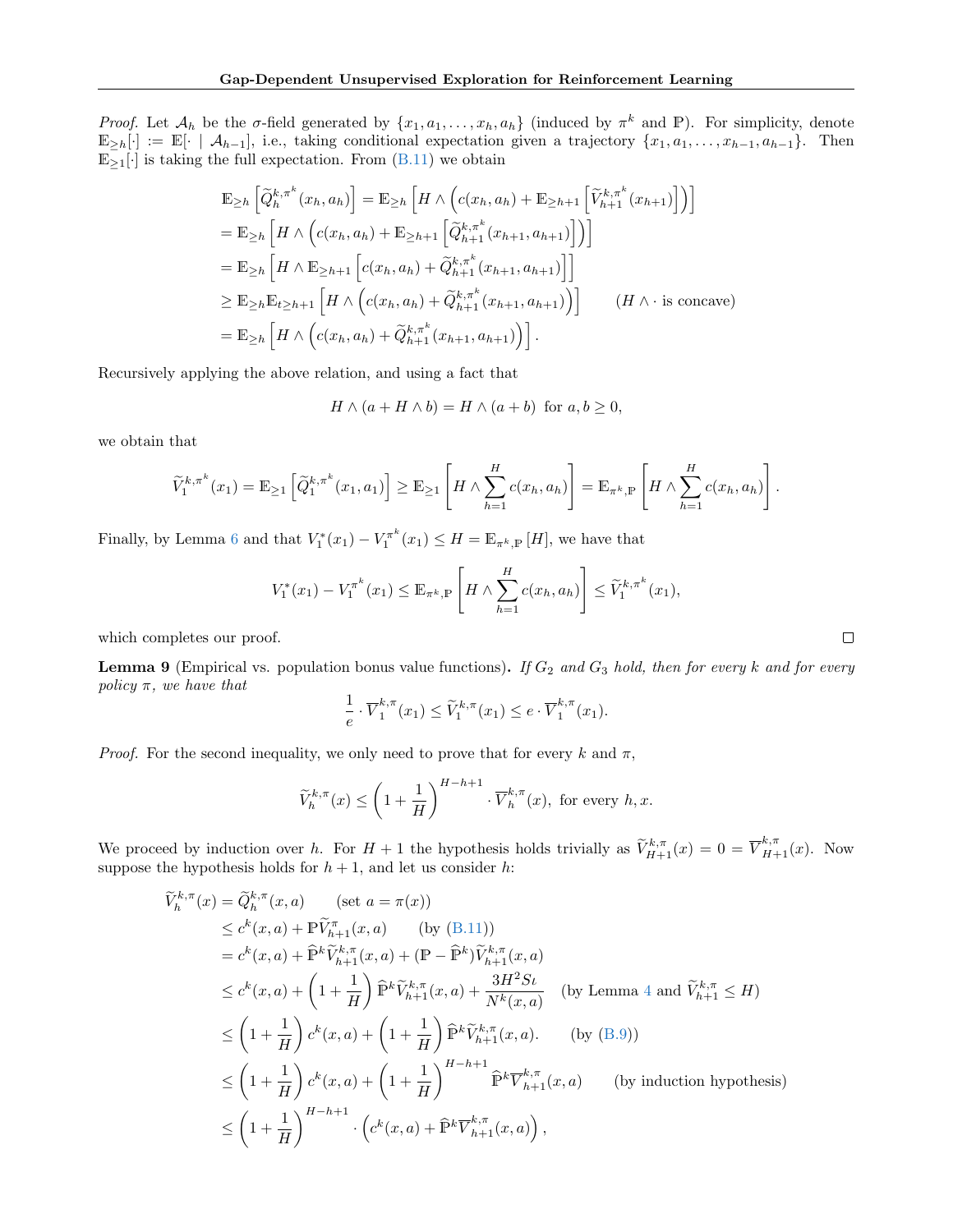moreover from [\(B.11\)](#page-16-2) we have that  $\widetilde{V}_h^{k,\pi}(x) \leq H$ . In sum, we have

$$
\widetilde{V}_h^{k,\pi}(x) \le \left(1 + \frac{1}{H}\right)^{H-h+1} \cdot \left(H \wedge \left(c^k(x,a) + \widehat{\mathbb{P}}^k \overline{V}_{h+1}^{k,\pi}(x,a)\right)\right)
$$
\n
$$
= \left(1 + \frac{1}{H}\right)^{H-h+1} \cdot \overline{Q}_{h+1}^{k,\pi}(x,a) = \left(1 + \frac{1}{H}\right)^{H-h+1} \cdot \overline{V}_{h+1}^{k,\pi}(x).
$$

This completes our induction, and as a consequence proves the second inequality.

The first inequality is proved by repeating the above argument to show that for every k and  $\pi$ 

$$
\overline{V}_h^{k,\pi}(x) \le \left(1 + \frac{1}{H}\right)^{H-h+1} \cdot \widetilde{V}_h^{k,\pi}(x), \text{ for every } h, x.
$$

<span id="page-18-1"></span>**Lemma 10** (Exploration regret). If  $G_2$ ,  $G_3$  and  $G_4$  hold, then

$$
\sum_{k=1}^{K} \overline{V}_1^k(x_1) \lesssim \frac{H^3 S A \iota}{\rho} + H^4 S^2 A \iota \cdot \log(HK).
$$

*Proof.* Recall  $\bar{\pi}^k$  is the exploration policy at the k-th episode, i.e., a greedy policy given by maximizing  $\bar{Q}_h^k$  $\int_h^n(x,a)$ . Recall  $w_h^k(x, a) := \mathbb{P}\left\{(x_h, a_h) = (x, a) \mid \bar{\pi}^k, \mathbb{P}\right\}$  and  $w^k(x, a) = \sum_h w_h^k(x, a)$ . Let us consider the following "good sets": $L^k := \left\{ (x, a) : \sum w^j(x, a) \geq H^3 S \iota \right\}$ 

<span id="page-18-0"></span>
$$
L^{k} := \{(x, a) : \sum_{j < k} w^{j}(x, a) \ge H^{3} S t\}.
$$
\n(B.14)

Then we have

$$
\sum_{k=1}^{K} \overline{V}_{1}^{k}(x_{1}) \leq e \cdot \sum_{k=1}^{K} \widetilde{V}_{1}^{k,\bar{\pi}^{k}}(x_{1}) \qquad \text{(use Lemma 9)}
$$
\n
$$
\leq e \cdot \sum_{k=1}^{K} \sum_{x,a \in L^{k}} \sum_{h=1}^{H} w_{h}^{k}(x,a) c^{k}(x,a) + e \cdot \sum_{k=1}^{K} \sum_{x,a \notin L^{k}} \sum_{h=1}^{H} w_{h}^{k}(x,a) H \qquad \text{(use (B.11))}
$$
\n
$$
= e \cdot \sum_{k=1}^{K} \sum_{x,a \in L^{k}} w^{k}(x,a) c^{k}(x,a) + e \cdot \sum_{k=1}^{K} \sum_{x,a \notin L^{k}} w^{k}(x,a) H
$$
\n
$$
\leq e \cdot \sum_{k=1}^{K} \sum_{x,a \in L^{k}} w^{k}(x,a) \left( \text{clip}_{\frac{\rho}{2H}} \left[ \sqrt{\frac{8H^{2} \iota}{N^{k}(x,a)}} \right] + \frac{120(H+S)H^{3} \iota}{N^{k}(x,a)} + \frac{240H^{6}S^{2} \iota^{2}}{(N^{k}(x,a))^{2}} \right)
$$
\n
$$
+ e \cdot \sum_{k=1}^{K} \sum_{x,a \notin L^{k}} w^{k}(x,a) H \qquad \text{(use (B.9))}.
$$

We then bound each terms using integration tricks and that  $G_4$  holds. The fourth term is bounded by

$$
e\sum_{k=1}^K \sum_{x,a \notin L^k} w^k(x,a)H \lesssim SA \cdot (H + H^3 S \iota) \cdot H \lesssim H^4 S^2 A \iota.
$$

The third term is bounded by

$$
e \sum_{k=1}^{K} \sum_{x,a \in L^k} w^k(x,a) \frac{240H^6 S^2 \iota^2}{(N^k(x,a))^2}
$$
  
 
$$
\lesssim H^6 S^2 \iota^2 \sum_{k=1}^{K} \sum_{x,a} \frac{w^k(x,a)}{\left(\sum_{j < k} w^j(x,a) - 2H\iota\right)^2} \cdot \mathbb{1} \left[\sum_{j < k} w^j(x,a) \ge H^3 S\iota\right] \text{ (use } G_4 \text{ and } (B.14))
$$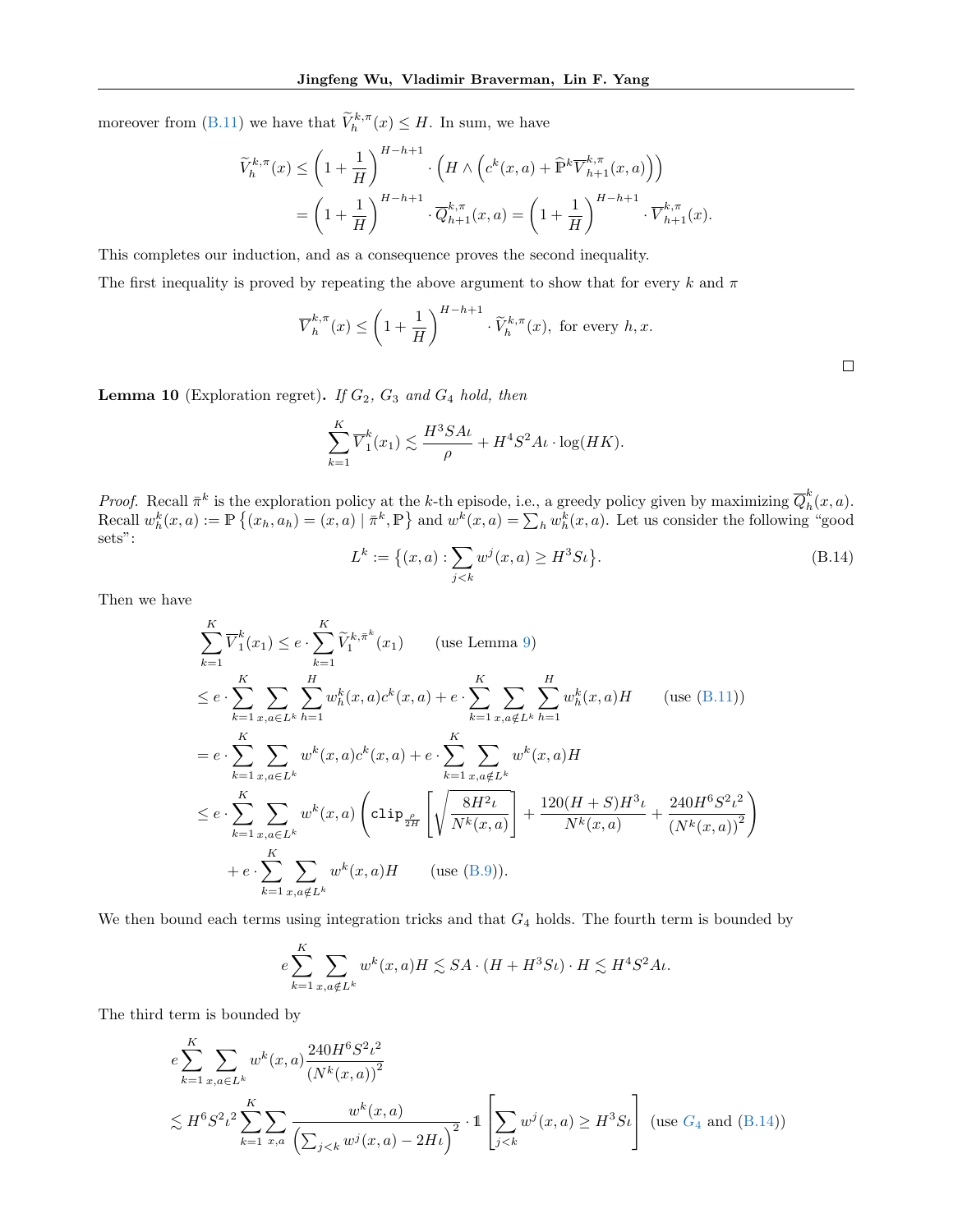$$
\lesssim H^6 S^2 \iota^2 \cdot SA \cdot \frac{1}{H^3 S \iota - 2H \iota} \lesssim H^3 S^2 A \iota. \qquad \text{(integration trick)}
$$

The second term is bounded by

$$
e \sum_{k=1}^{K} \sum_{x,a \in L^{k}} w^{k}(x,a) \frac{120(H+S)H^{3} \iota}{N^{k}(x,a)}
$$
  
\n
$$
\lesssim (H+S)H^{3} \iota \sum_{k=1}^{K} \sum_{x,a} \frac{w^{k}(x,a)}{\sum_{j < k} w^{j}(x,a) - 2H \iota} \cdot \mathbb{1} \left[ \sum_{j < k} w^{j}(x,a) \geq H^{3} S \iota \right] \text{ (use } G_{4} \text{ and } (B.14))
$$
  
\n
$$
\lesssim (H+S)H^{3} \iota \cdot SA \cdot \log(HK) \lesssim (H+S)H^{3} SA \iota \cdot \log(HK). \qquad \text{(integration trick)}
$$

The first term is bounded by

$$
e \sum_{k=1}^{K} \sum_{x,a \in L^{k}} w^{k}(x, a) \operatorname{clip}_{\frac{\rho}{2H}} \left[ \sqrt{\frac{8H^{2}\iota}{N^{k}(x, a)}} \right]
$$
  
\n
$$
= e \sum_{k=1}^{K} \sum_{x,a} w^{k}(x, a) \cdot \sqrt{\frac{8H^{2}\iota}{N^{k}(x, a)}} \cdot 1 \left[ \sum_{j < k} w^{j}(x, a) \geq H^{3} S \iota \right] \cdot 1 \left[ N^{k}(x, a) \leq \frac{32H^{4}\iota}{\rho^{2}} \right]
$$
  
\n
$$
\lesssim H \sqrt{\iota} \cdot \sum_{k=1}^{K} \sum_{x,a} \frac{w^{k}(x, a)}{\sqrt{\sum_{j < k} w^{j}(x, a) - 2H\iota}} \cdot 1 \left[ \sum_{j < k} w^{j}(x, a) \leq \frac{64H^{4}\iota}{\rho^{2}} + 2H\iota \right] \text{ (use } G_{4})
$$
  
\n
$$
\lesssim H \sqrt{\iota} \cdot SA \cdot \sqrt{\frac{H^{4}\iota}{\rho^{2}} + H\iota} \lesssim \frac{H^{3} SA\iota}{\rho}. \qquad \text{(integration trick)}
$$

Summing up everything yields that

$$
\sum_{k=1}^K \overline{V}_1^k(x_1) \lesssim \frac{H^3SA\iota}{\rho} + (H+S)H^3SA\iota \cdot \log(HK) + H^3S^2A\iota + H^4S^2A\iota \lesssim \frac{H^3SA\iota}{\rho} + H^4S^2A\iota \cdot \log(HK).
$$

**Theorem 4** (Restatement of Theorem [1\)](#page-4-3). With probability at least  $1 - \delta$ , the planning error is bounded by

$$
V_1^*(x_1) - V_1^{\pi}(x_1) \lesssim \frac{H^3SA}{\rho K} \cdot \log \frac{HSAK}{\delta} + \frac{H^4S^2A}{K} \cdot \log(HK) \cdot \log \frac{HSAK}{\delta}.
$$

*Proof.* First by Lemma [1,](#page-12-6) we have that with probability at least  $1 - \delta$ ,  $G_1$ ,  $G_2$ ,  $G_3$  and  $G_4$  hold. Next we have the following:

$$
V_1^*(x_1) - V_1^{\pi}(x_1) = \frac{1}{K} \sum_{k=1}^K \left( V_1^*(x_1) - V_1^{\pi^k}(x_1) \right) \qquad \text{(by Algorithm 2)}
$$
  
\n
$$
\leq \frac{1}{K} \sum_{k=1}^K \widetilde{V}_1^{k, \pi^k}(x_1) \qquad \text{(by Lemma 8)}
$$
  
\n
$$
\leq \frac{e}{K} \sum_{k=1}^K \overline{V}_1^{k, \pi^k}(x_1) \qquad \text{(by Lemma 9)}
$$
  
\n
$$
\leq \frac{e}{K} \sum_{k=1}^K \overline{V}_1^k(x_1) \qquad \text{(by Lemma 7)}
$$
  
\n
$$
\leq \frac{H^3 S A t}{\rho K} + \frac{H^4 S^2 A t \log(HK)}{K}. \qquad \text{(by Lemma 10)}
$$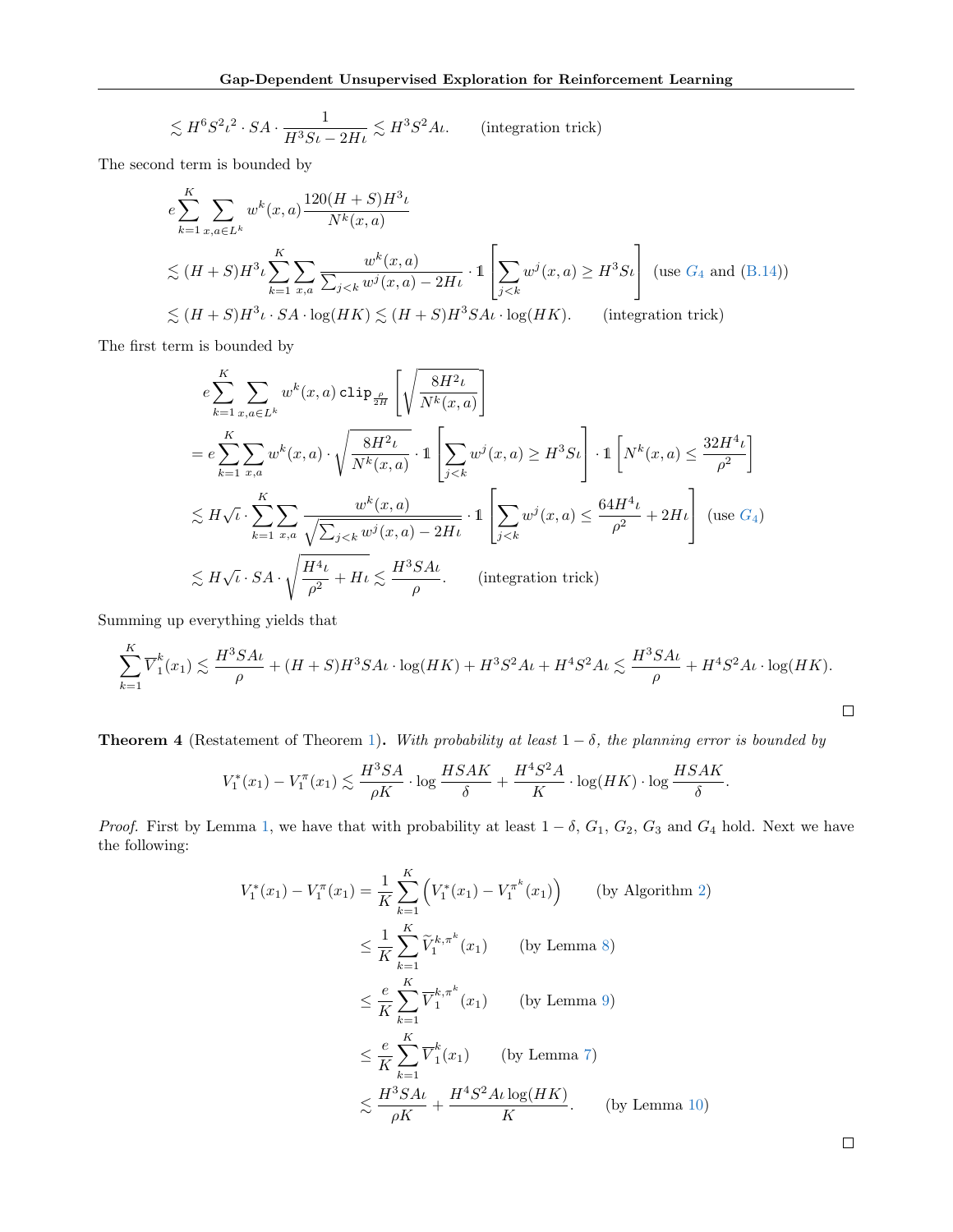<span id="page-20-1"></span>**Lemma 11** (Properties of the clip operator). Let  $\rho, \rho', a > 0$ , then

- $\bullet \ \ a \cdot \mathtt{clip}_{\rho}\left[A\right] = \mathtt{clip}_{a\rho}\left[a\cdot A\right];$
- Let  $\rho \ge \rho'$  and  $A \le A'$ , then  $A \rho \le c \text{Lip}_{\rho}[A] \le c \text{Lip}_{\rho'}[A'] \le A'$ ;
- $\bullet \; \, {\tt clip}_\rho \, [A+B] \le {\tt clip}_\frac{\rho}{2} \, [A] + 2B \; \textit{for} \; B \ge 0;$
- $\bullet \ \mathop{\mathrm{clip}}_\rho [A_1+\cdots+A_m] \leq 2 \left\{ \mathop{\mathrm{clip}}_{\frac{\rho}{2m}}[A_1] + \cdots + \mathop{\mathrm{clip}}_{\frac{\rho}{2m}}[A_m] \right\}.$

Proof. The first three claims are easy to see by the definition of the clip operator. The last claim is from [\(Simchowitz and Jamieson,](#page-9-10) [2019\)](#page-9-10), for which we provided a proof here for completeness. Without loss of generality, assume that  $A_1 + \cdots + A_m \ge \rho$ . Let us divide  $\{A_i\}_{i=1}^m$  into two groups by examining whether or not  $A_i \ge \frac{\rho}{2m}$ . Without loss of generality, assume that

$$
A_1, \ldots, A_k \ge \frac{\rho}{2m}, \qquad A_{k+1}, \ldots, A_m < \frac{\rho}{2m}.
$$

The latter implies that  $A_{k+1} + \cdots + A_m < \frac{\rho}{2m} \cdot (m-k) \leq \frac{\rho}{2}$  $\frac{\rho}{2}$ , then by  $A_1 + \cdots + A_m \ge \rho$  we obtain that

$$
A_1 + \cdots + A_k \geq \frac{\rho}{2} > A_{k+1} + \cdots + A_k,
$$

In sum, we have that

RHS = 
$$
2 \left\{ \text{clip}_{\frac{\rho}{2m}}[A_1] + \cdots + \text{clip}_{\frac{\rho}{2m}}[A_m] \right\}
$$
  
\n=  $2 \left\{ A_1 + \cdots + A_k \right\}$   
\n $\geq A_1 + \cdots + A_k + A_{k+1} + \cdots + A_m$   
\n= LHS.

#### <span id="page-20-0"></span>C PROOF OF THE LOWER BOUND (THEOREM [2\)](#page-4-4)

<span id="page-20-2"></span>**Lemma 12** ([\(Mannor and Tsitsiklis,](#page-9-13) [2004\)](#page-9-13), Theorem 1). There exist positive constants  $c_1, c_2, \epsilon_0$ , and  $\delta_0$ , such that for every  $n \geq 2$ ,  $\epsilon \in (0, \epsilon_0)$ ,  $\delta \in (0, \delta_0)$ , and for every  $(\epsilon, \delta)$ -correct policy, there exists some Bernoulli multi-armed bandit model with n arms, such that the policy needs at least  $T$  number of trials where

$$
\mathbb{E}[T] \ge c_1 \frac{n}{\epsilon^2} \log \frac{c_2}{\delta}.
$$

In particular, the bandit model can be chosen such that one arm pays 1 w.p.  $1/2 + \epsilon/2$ , one arm pays 1 w.p.  $1/2 + \epsilon$ , and the rest arms pay 1 w.p.  $1/2$ .

**Theorem 5** (Restatement of Theorem [2\)](#page-4-4). Fix  $S \geq 5, A \geq 2, H \geq 2 + \log_A S$ . There exist positive constants  $c_1, c_2, \rho_0, \delta_0$ , such that for every  $\rho \in (0, \rho_0), \epsilon \in (0, \rho), \delta \in (0, \delta_0),$  and for every  $(\epsilon, \delta)$ -correct policy, there exists some MDP instance with gap  $\rho$ , such that

$$
\mathbb{E}[K] \ge c_1 \frac{H^2 SA}{\epsilon \rho} \log \frac{c_2}{\delta}.
$$

Proof. The hard example is constructed as in Figure [1.](#page-6-1) We prove such example witness our lower bound as follows.

Let us call all left orange states the bandit states. Let  $N_b$  be the number of visits to the bandit states. Then from the construction, we have that

$$
\mathbb{E}[N_b] = \mathbb{E}[K] \cdot \frac{\epsilon}{\rho}.
$$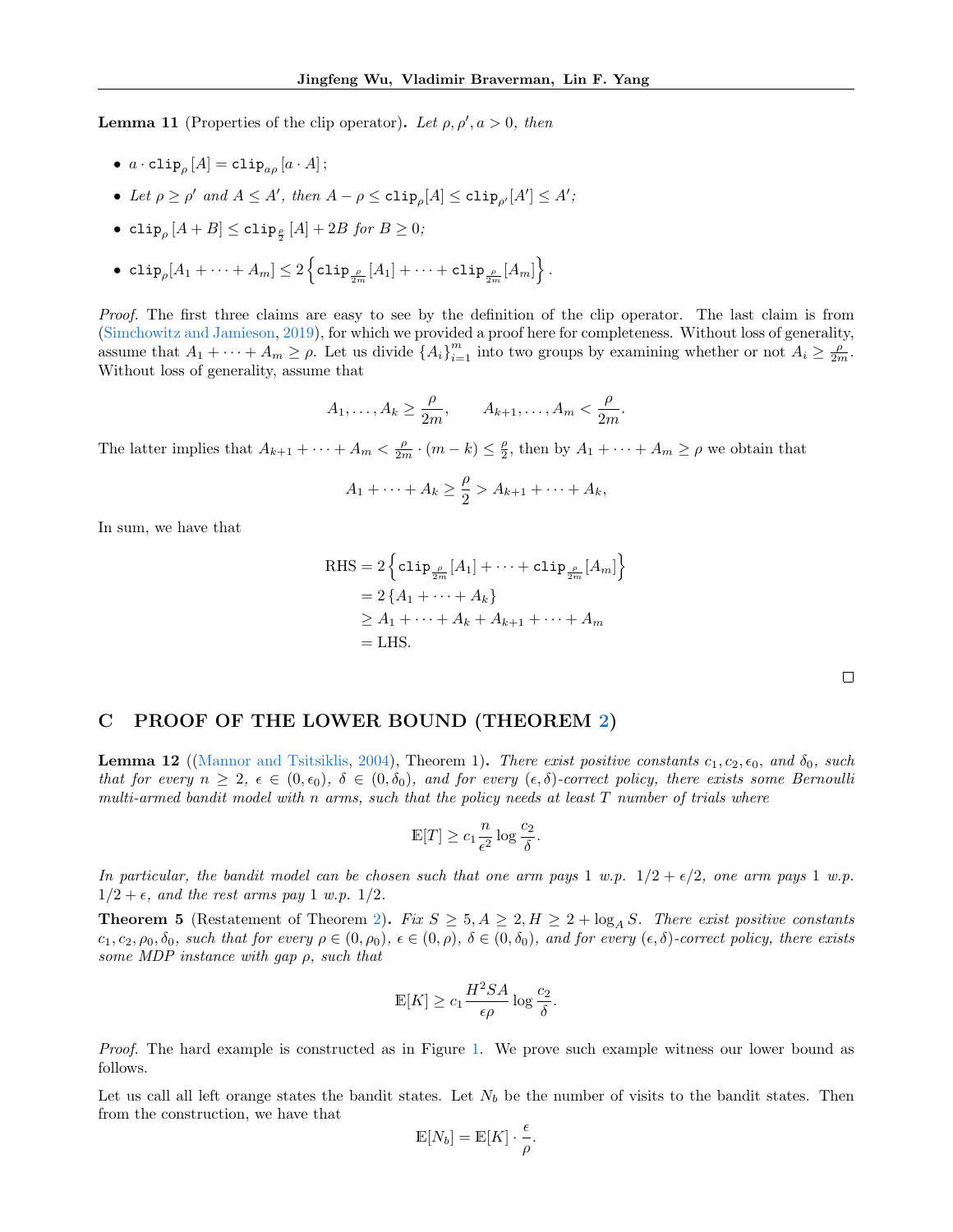We may without loss of generality image the bandit states as an entity, and at this entity, there are SA arms: one arm pays reward H w.p.  $\frac{1}{2} + \frac{\rho}{2H}$ , one arm pays reward H w.p.  $\frac{1}{2} + \frac{\rho}{H}$ , and the rest arms pay reward H w.p.  $\frac{1}{2}$ . Next, for any  $(\epsilon, \delta)$ -correct policy on the MDP, it induces a policy that is  $(\rho, \delta)$ -correct policy on the above bandit model. By a linear scaling of the reward from H to 1, it is equivalent to a policy that is  $(\frac{\rho}{H}, \delta)$ -correct in a stand hard-to-learn bandit model with SA-arms.

By Lemma [12,](#page-20-2) we must have that

$$
\mathbb{E}[N_b] \ge c_1 \frac{H^2 SA}{\epsilon^2} \log \frac{c_2}{\delta},
$$
  

$$
\mathbb{E}[K] \ge c_1 \frac{H^2 SA}{\epsilon^2} \log \frac{c_2}{\delta}.
$$

which implies that

$$
\mathbb{E}[K] \ge c_1 \frac{H^2 SA}{\epsilon \rho} \log \frac{c_2}{\delta}.
$$

Clearly, the MDP discussed above has A actions,  $2S$  states,  $H + 2 + \log_A S$  length of the horizon. We next verify that the MDP has  $\frac{\rho}{2}$  gap. Notice that except in the left orange states, all actions have the same consequence, therefore the gap is zero if the agent is not at a left orange state. When we are at the left orange state at the Type III model, there is no gap. When we are at the left orange state at the Type II model, the gap is  $(\frac{1}{2} + \frac{\rho}{H}) \cdot H - \frac{1}{H} \cdot H = \rho$ . When we are at the left orange state at the Type I model, the gap is  $\left(\frac{1}{2}+\frac{\rho}{2H}\right)\cdot H-\frac{1}{H}\cdot H=\frac{\rho}{2}$  $\frac{\rho}{2}$ . By a rescaling of the number of states, length of the horizon, MDP gap, and the absolute constants, the promised lower bound is established.

 $\Box$ 

# <span id="page-21-0"></span>D GAP-DEPENDENT UNSUPERVISED EXPLORATION FOR MULTI-ARMED BANDIT AND MDP WITH A SAMPLING SIMULATOR

**Multi-Armed Bandit.** The following result is from Theorem 33.1 in (Lattimore and Szepesvári, [2020\)](#page-9-14). For completeness, we restate the result and the proof here.

Lemma 13 (Uniform Exploration). Consider a Bernoulli bandit with A arms and a minimum non-zero expected reward gap  $\rho > 0$ . Consider the following policy: in the exploration phase an agent uniformly pulls each arm and collects rewards for  $K = T/A$  rounds, and in the planning phase the agent chooses the arm with the highest empirical rewards. Then

1. the output is  $(\epsilon, \delta)$ -correct for  $\epsilon < \rho$  if  $T \approx \frac{A}{\rho^2} \log \frac{A}{\delta}$ ;

2. the expected error is at most  $\mathbb{E}_{\pi}[V^* - V^{\pi}] \lesssim A \exp(-\rho^2 T/A) \propto \exp(-T)$ .

*Proof.* Let us denote the expected reward of an arm a as  $r_a$ , and denote the empirical reward of an arm a as  $\widehat{R}_a = (R_a^1 + \cdots + R_a^K)/K$ . Suppose a is the best arm, and a' is the arm with highest empirical reward, then

$$
\mathbb{P}\{a' \neq a\} = \mathbb{P}\left\{\widehat{R}_{a'} > \widehat{R}_a\right\}
$$
  
=  $\mathbb{P}\left\{\left(\widehat{R}_{a'} - r_{a'}\right) - \left(\widehat{R}_a - r_a\right) > r_a - r_{a'}\right\}$   
 $\leq \mathbb{P}\left\{\left(\widehat{R}_{a'} - r_{a'}\right) - \left(\widehat{R}_a - r_a\right) > \rho\right\}$   
 $\leq A \exp(-\rho^2 K) \approx A \exp(-\rho^2 T/A).$ 

The proof is completed by noting that  $0 \le r_a \le 1$ .

MDP with a Sampling Simulator. Now we consider gap-TAE for MDP with a sampling simulator. The algorithm is simple: in the exploration phase we sample N data at each pair  $(x, a)$  and compute an empirical transition probability  $\hat{P}$ ; in the planning phase we compute the optimal value function over  $\hat{P}$ , and output the induced greedy policy  $\pi$ . Mathematically speaking, the policy  $\pi$  is given by

$$
\begin{cases} \widehat{Q}_h^*(x, a) = r_h(x, a) + \widehat{\mathbb{P}} \widehat{V}_{h+1}^*(x, a), \\ \widehat{V}_h^*(x) = \max_a \widehat{Q}_h^*(x, a), \\ \pi_h(x) = \arg \max_a \widehat{Q}_h^*(x, a). \end{cases}
$$